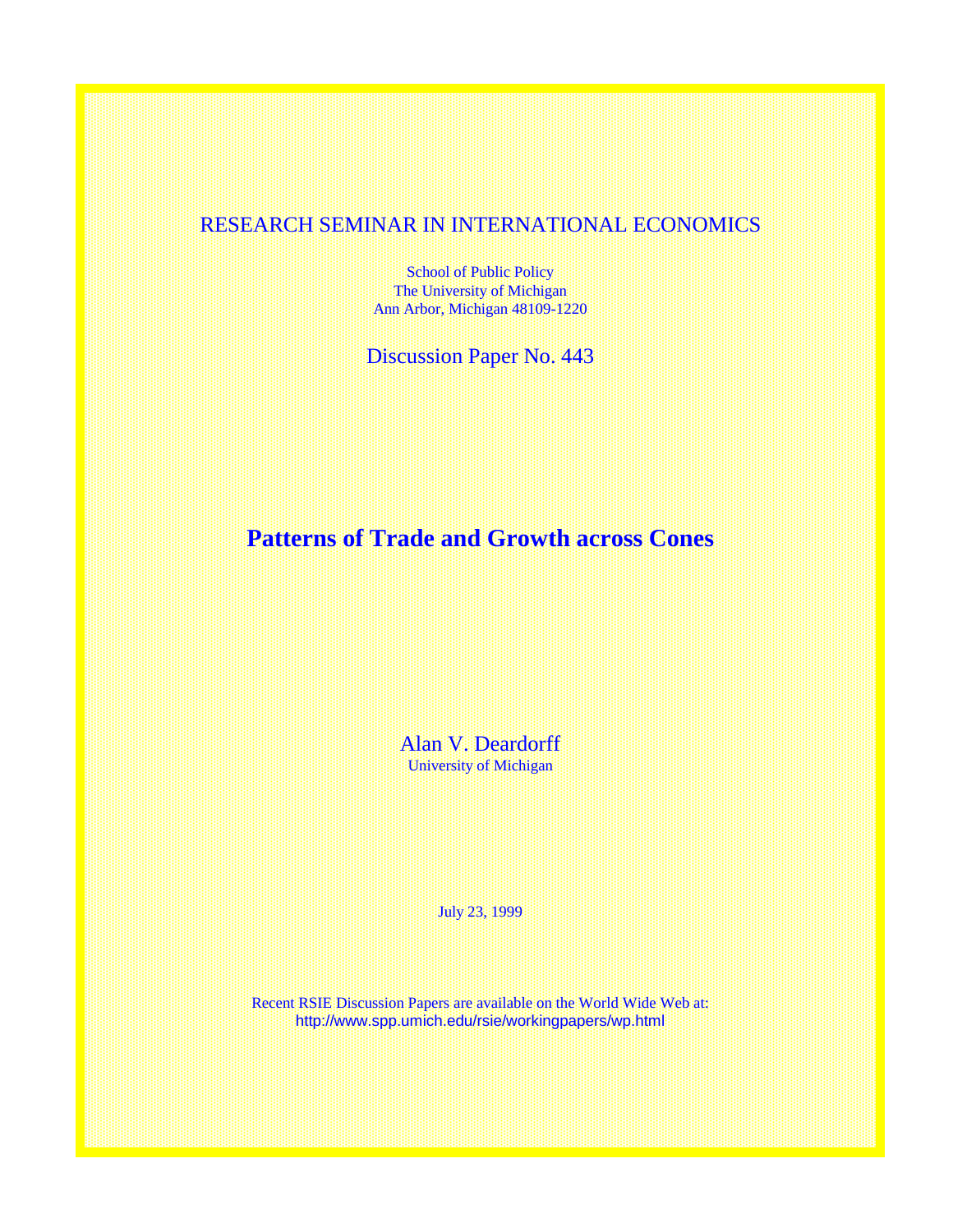# **Patterns of Trade and Growth across Cones**

**Alan V. Deardorff**

**The University of Michigan**

Paper prepared for the conference, "Dynamics, Economic Growth, and International Trade IV" Tilburg, the Netherlands July 9-10, 1999

> Revised July 23, 1999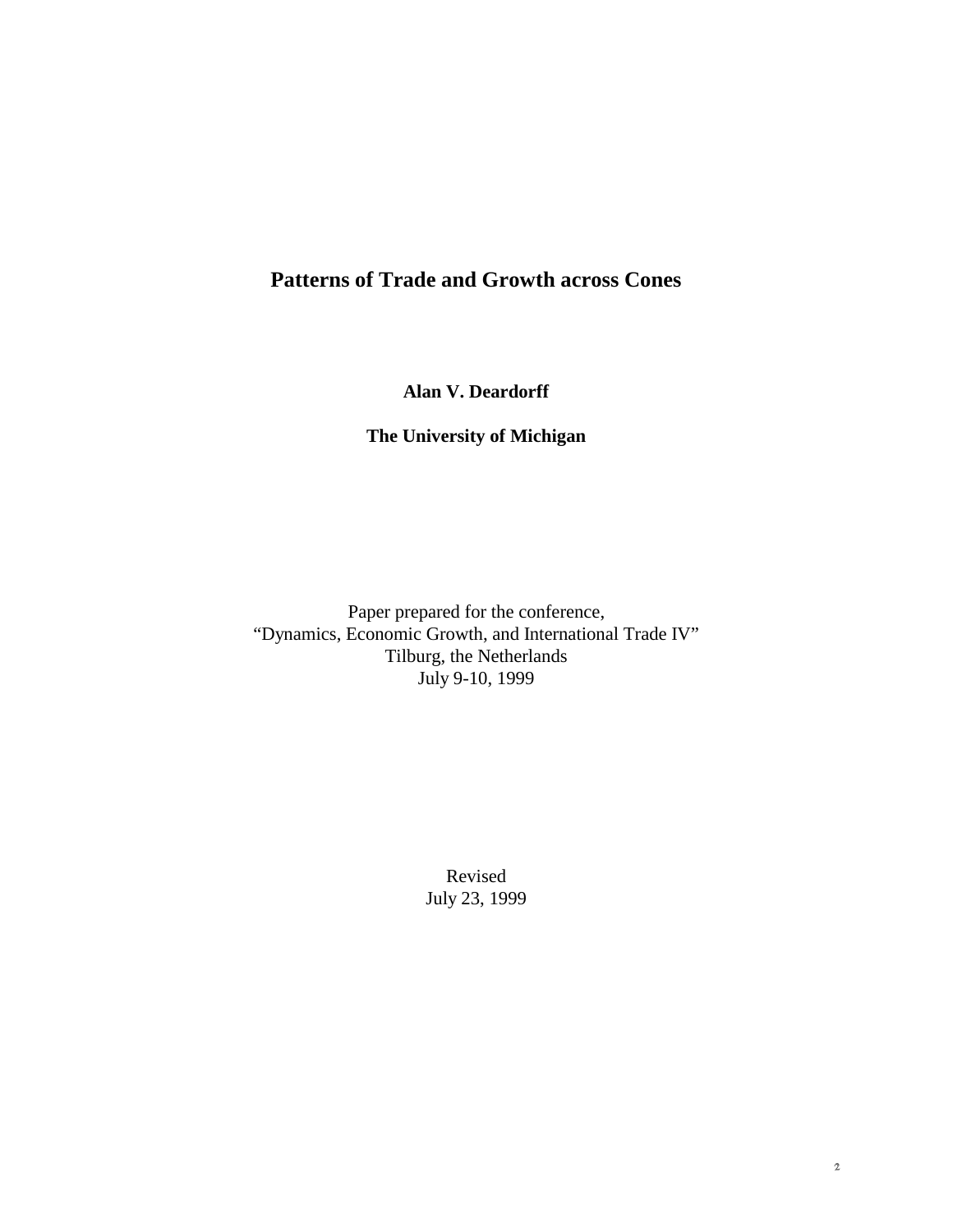Paper: til.doc

#### **ABSTRACT**

## **Patterns of Trade and Growth across Cones**

#### **Alan V. Deardorff**

#### **The University of Michigan**

This paper examines the implications of the Heckscher-Ohlin (HO) Model for the patterns of production and trade that will emerge as a country grows. It focuses primarily on world equilibria that include two or more cones of diversification. Starting with the textbook model of two factors and two goods, growth paths for production and trade are derived in terms of a country's capital-labor ratio relative to that of the world. With additional goods and countries, multiple cones create a ladder of comparative advantage that a country will climb as it accumulates capital relative to the world. With additional factors as well, more complicated patterns can emerge. In a three-factor model based on Krueger (1977), a country with fixed land, growing labor, and faster growing capital can first work its way down the ladder of comparative advantage before climbing back up. Using a graphical representation of a more general threefactor model due to Leamer (1987), cones of diversification with large numbers of goods take the form of polygons that a growing country may pass through, then cross between. In all cases, the lesson of the HO Model is that growth causes repeated and extreme changes in patterns of specialization and trade over time.

**Keywords:** Trade and Growth **Correspondence:** Multi-Cone Models

**JEL Subject Code:** Department of Economics F11 Neoclassical Trade Models University of Michigan

Alan V. Deardorff Ann Arbor, MI 48109-1220

Tel. 734-764-6817 Fax. 734-763-9181 E-mail: alandear@umich.ed http://www.econ.lsa.umich.edu/~alandear/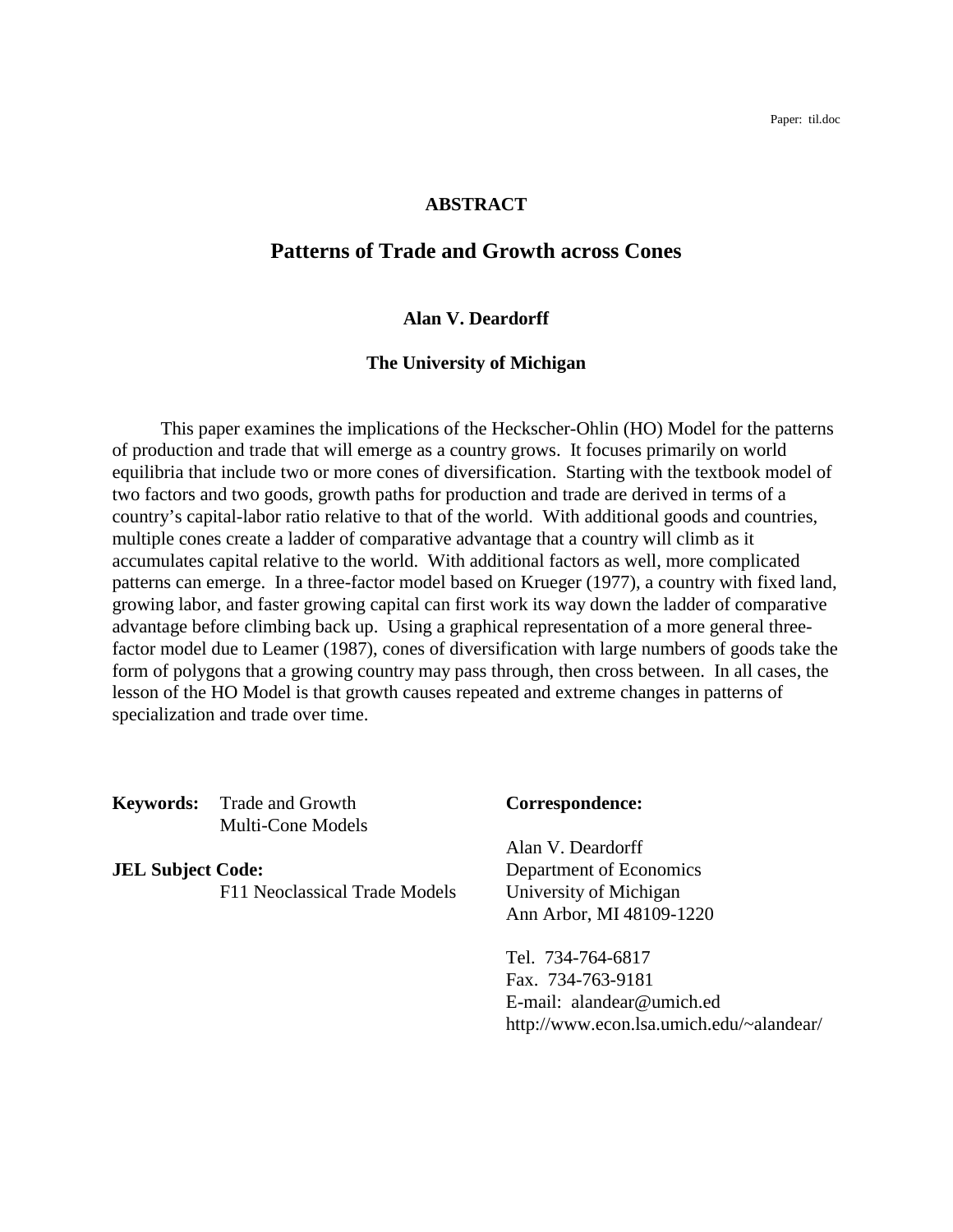## **Patterns of Trade and Growth across Cones \***

**Alan V. Deardorff The University of Michigan**

#### **I. Introduction**

 $\overline{a}$ 

The purpose of this paper is to examine the implications of the Heckscher-Ohlin (HO) trade model for the patterns of trade across time as countries grow. This is hardly a new issue, and others, whose work I will simply review, have already provided some of the most important insights about it. However, recent developments in trade theory have expanded our understanding of the HO model and of the kinds of world equilibrium that are most likely to arise in the world of very diverse factor endowments – the equilibria with multiple cones of diversification. It therefore seems worthwhile to review more carefully what the HO model implies in such a world about the effects of growth on the patterns of specialization and trade.

For this purpose, I will not attempt to explain growth at all. Others – including myself in other papers – have explored the interactions between trade and growth in both neoclassical and endogenous growth models. The primary purpose has usually been to determine how trade may matter for growth. But mine is the older question of how growth matters for trade. For that I will simply assume that countries do grow, in the sense of expanding their endowments of capital (human or physical) relative to labor.

<sup>\*</sup> I would like to thank the participants in the Tilburg conference, where this paper was presented, for their helpful comments.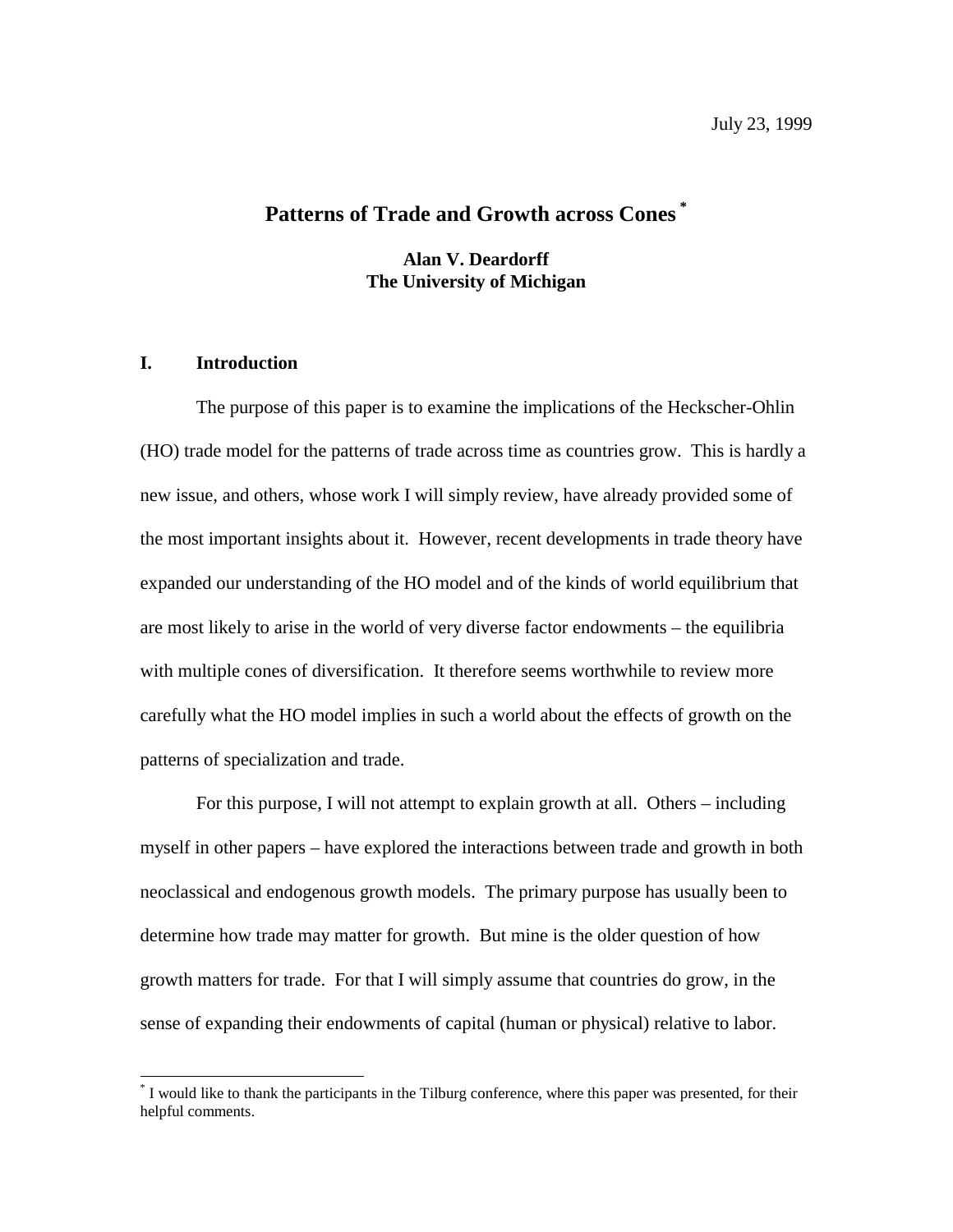Growth may also arise, more usefully perhaps, from technological progress, but for the most part I will ignore that source of growth. If technology expands for the world as a whole, as seems most likely, then it simply superimposes a trend on the changing patterns that arise from factor accumulation. If, on the other hand, technology expands differently in different countries, then just about anything can happen to trade patterns depending on the nature of that expansion. However, to the extent that technological progress is equivalent simply to improvements in the efficiency of factors, then it is also equivalent to the accumulation of factors that is the subject of my analysis.

I will begin in section II by recalling the implications of the simplest HO model: With just two factors, two goods, and two countries, how does the HO model predict trade patterns to evolve over time as one or both countries grow? Section III will then expand the numbers of both goods and countries, examining first the kinds of static equilibrium that are possible in that context, and second how a single country's trade pattern will behave over time within such a world equilibrium if it remains fixed. Of course, with all or most countries growing, the world equilibrium will not remain fixed, so I will also look at how the world equilibrium will change over time, and then reformulate the conclusions about single countries in terms of their growth relative to a changing world.

All of this is with only two factors, which is often the most that can be handled conveniently with the tools at hand. In section IV, however, I will recall two contributions from earlier literature that allow us to say something in particular models with more than two factors. The first is an old model by Krueger (1977), one that I previously put through its paces in Deardorff (1984), where a third factor, land, is used in

 $\hat{2}$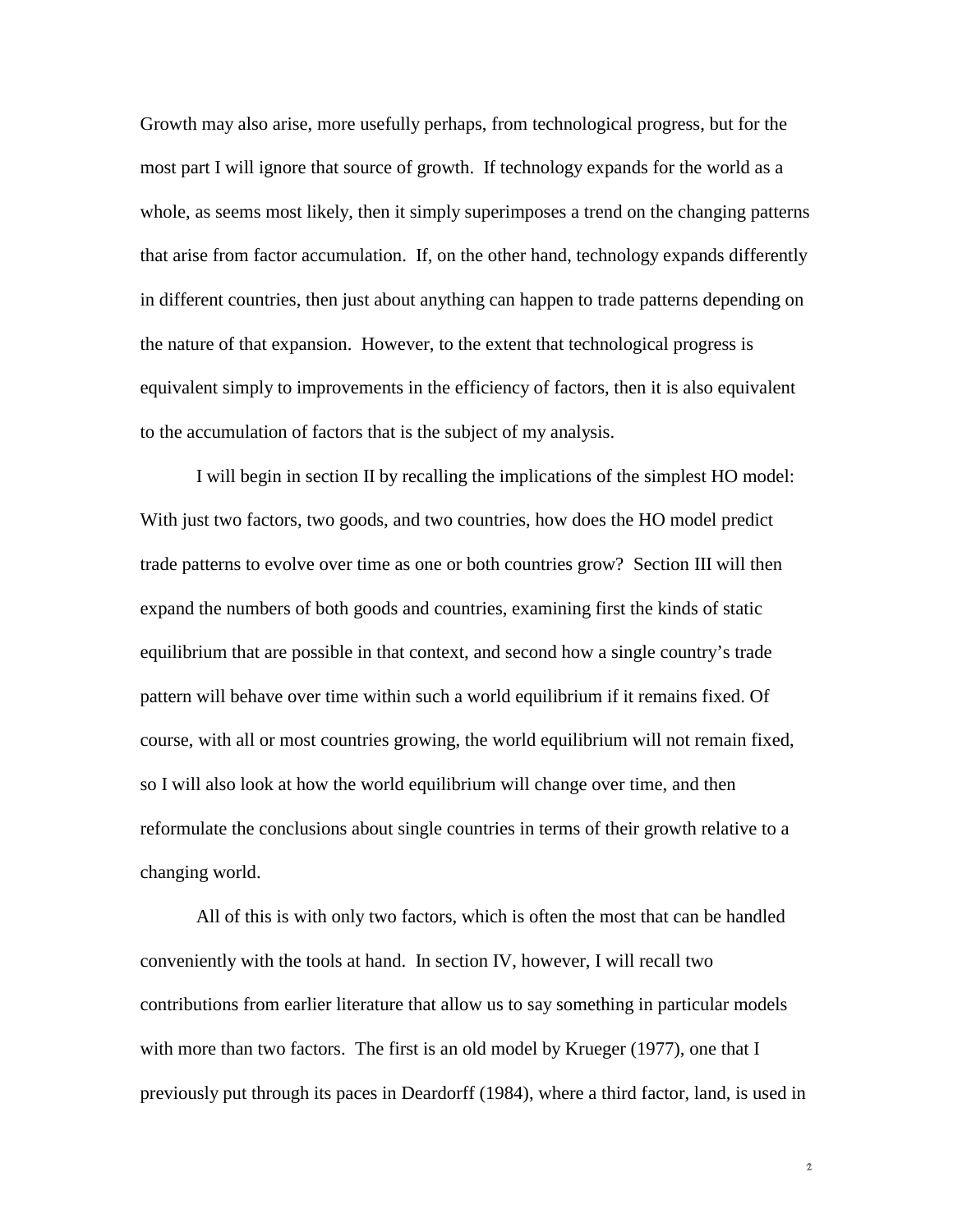only one sector of a many-good economy. The second is an ingenious depiction of a more general three-factor model by Leamer (1987). I will report what both of these models have to say about effects of growth on trade patterns, then try to say a bit more on my own.

#### **II. The Textbook Model**

Consider the simple  $2 \times 2 \times 2$  textbook HO model. Two factors, capital K and labor L, are used to produce two goods, labor-intensive  $X_1$  and capital-intensive  $X_2$ , in two countries, with common constant-returns to scale production functions and perfect competition.<sup>1</sup> The home country A is capital-abundant compared with the foreign country B, which represents the rest of the world. Country B is large enough that we can treat country A as a small open economy, with prices determined, under free trade, in B as though it were a closed economy.

As long as those prices are fixed over time, as they would be if large country B either does not grow or grows in a steady state, then they determine the factor prices and cost-minimizing techniques of production that are consistent with diversification. Taking all of that as given, country A's pattern of production and trade depends on its factor endowments relative to those techniques, which form the familiar cone of diversification of the HO model.

If country A starts with a lower capital-labor ratio than either of these techniques – outside the cone – then it will initially specialize completely in the labor-intensive good  $X_1$ . As its capital-labor ratio now grows, it will at first remain outside the cone,

 $\overline{a}$ 

 $<sup>1</sup>$  I also make the usual assumption that there are no factor intensity reversals.</sup>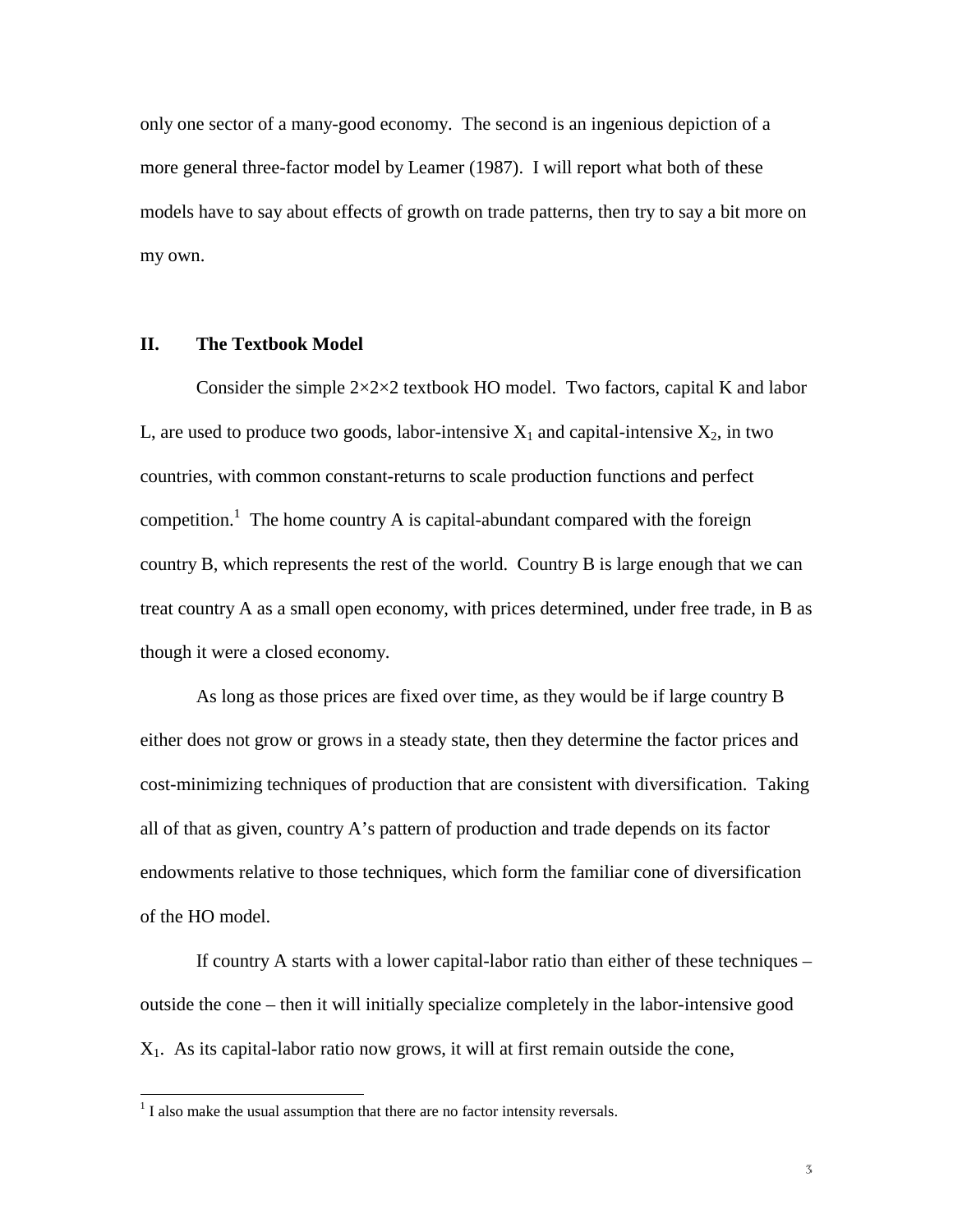continuing to specialize and therefore expanding its output and exports of  $X_1$  as it grows. However, when its capital-labor ratio reaches the cone – that is, reaches the technique for producing  $X_1$  under diversification – then specialization ceases and further growth causes it to shift resources into good  $X_2$ , a la Rybczynski. Output of good  $X_1$  now falls with further growth, while output of  $X_2$  becomes positive and then rises. If country A's growth continues unabated, then its output of  $X_1$  will fall to zero, causing it first to switch from exporting it to importing it, and output of  $X_2$  will grow until only it is produced. From then on, further growth maintains complete specialization in good  $X_2$ , which is therefore exported, and both output and exports rise indefinitely for the remainder of the growth path.

All of this is represented in Figures 1 and 2. Technology, together with the fixed prices from the world market, determine the two curves  $OZ_1$  and  $OZ_2$  in Figure 1, representing the value of output per worker in the two sectors as functions of their capitallabor ratios. As discussed in Deardorff (1974, 1998b), these two curves can be used to determine patterns of specialization, in a manner analogous to the unit value isoquants of the Lerner-Pearce diagram. The straight line that is tangent to both curves at points *A* and *B* determines the capital-labor ratios in the two industries,  $\tilde{k}_1$  and  $\tilde{k}_2$ , that are consistent with producing both goods.<sup>2</sup> The convex hull of these two curves, *OABZ*<sub>2</sub>, then gives the country's per capita income, *y*, as a function of its capital-labor ratio, *k*.

The value of per capita output of good  $X_1$  is equal to *y* for *k* below  $\tilde{k}_1$ , since  $X_1$  is the only good produced there. Within the cone of diversification – that is, between  $\tilde{k}_1$ 

 $\overline{a}$ 

 $2<sup>2</sup>$  These are unique since we have assumed the absence of factor intensity reversals.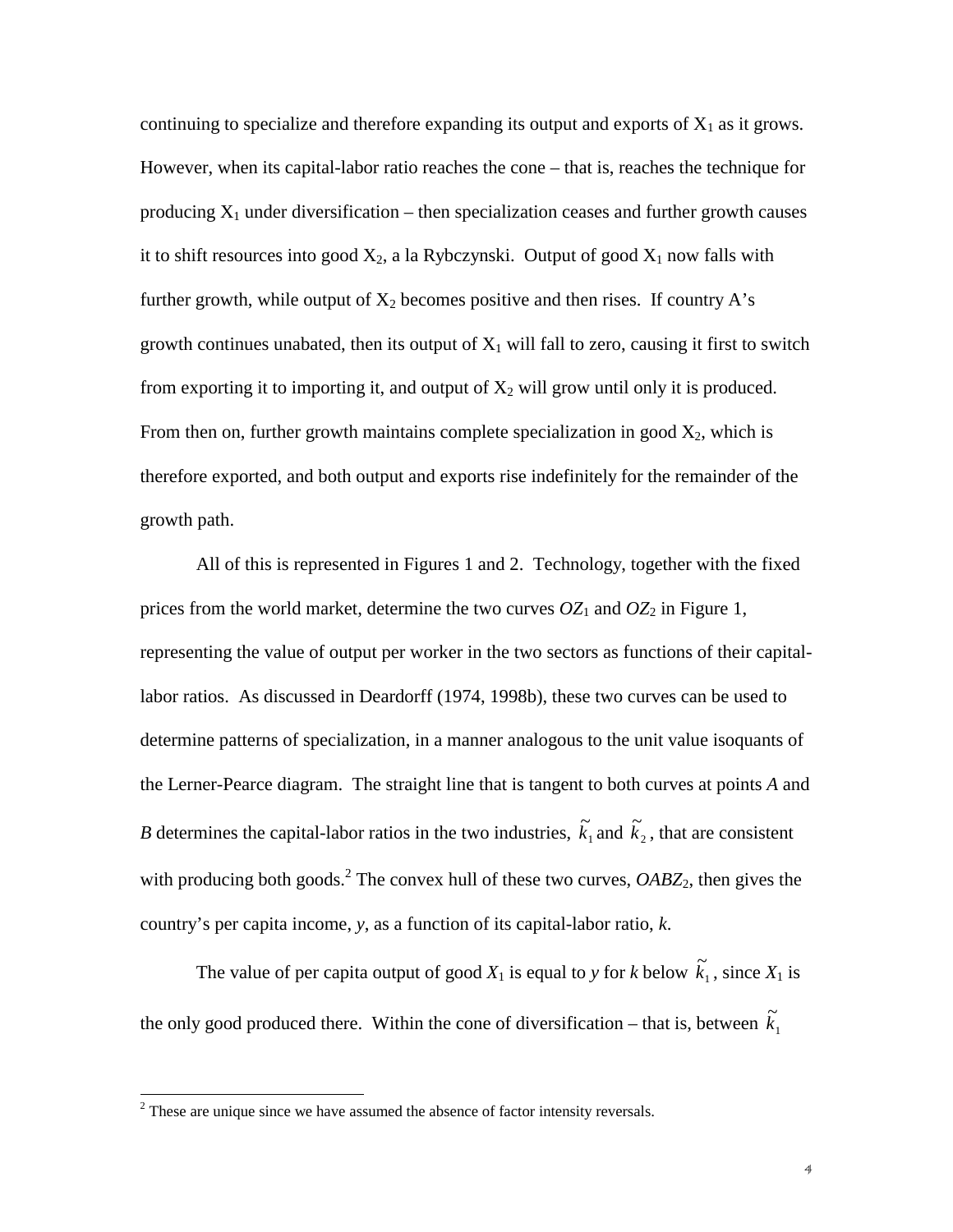and  $\tilde{k}_2$  – per capita output of  $X_1$  declines linearly to zero, while per capita output of  $X_2$ rises linearly from zero to become total GDP at  $\tilde{k}_2$ . Thus the curves *OADE* and *OCBZ*<sub>2</sub> measure value of per capita output in the two sectors. Figure 2 shows these as  $x_1$  and  $x_2$ in the top two panels.

To get the pattern of trade from this, we need some assumption about demand. I will follow much of trade theory in assuming homothetic preferences, so that for given prices demand for each good, *i*, is just a constant fraction,  $a_i$ , of total income. One of these is shown as the curve  $\alpha_1 y$  in Figure 1, which has the same shape as the national income curve, *OABZ*2. By comparing this demand for good *X*1 with supply from *OADE*, the pattern of trade is determined. This is represented in Figure 2 as the per capita net exports of good  $X_1$ ,  $t_1$ . Trade is assumed to be balanced, so that the per capita net export of good  $X_2$  is just the mirror image of this,  $t_2$ , also graphed in Figure 2. Assuming, then, that the capital labor ratio of the country grows monotonically over time, the graphs in Figure 2 show the paths of production and trade in both goods that will occur over time with growth.

This constitutes the most straightforward set of implications of the HO model for evolving patterns of specialization, comparative advantage, and trade. To the extent that a country's growth takes it first to, then through, the HO cone of diversification, its comparative advantage will shift from the labor-intensive good to the capital-intensive good, and its pattern of trade will shift accordingly. Of course, it is also possible that a country's growth will stop, in terms of its capital labor ratio, before it leaves the cone or even earlier. For example, if the country in Figure 1 has a steady state below  $\tilde{k}_2$ , then it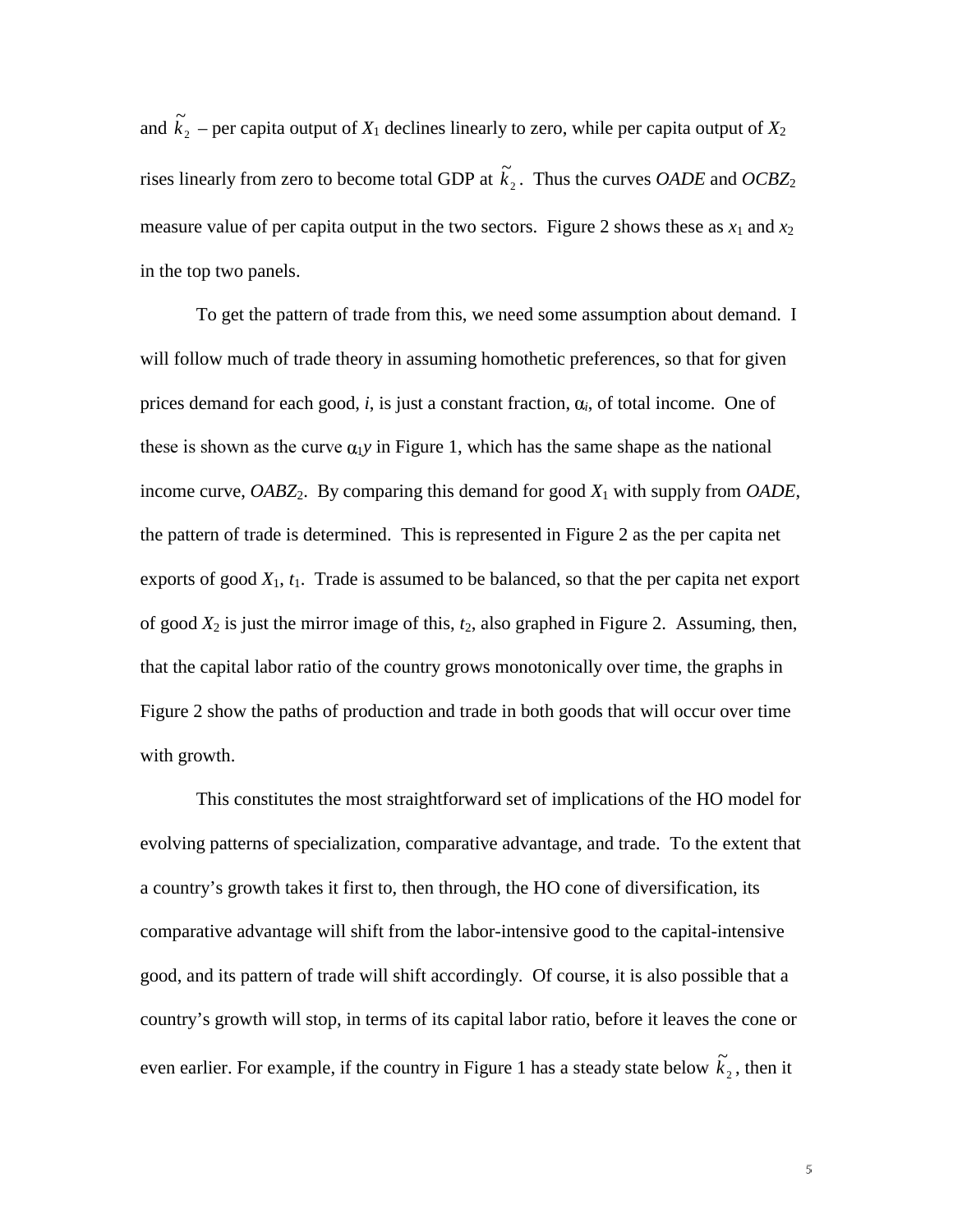will never specialize completely in good  $X_2$ , and if its steady state is below  $k_0$  it will never export  $X_2$ . That, in turn, depends on its savings behavior compared to that of the world, an issue that is straightforward to explore in the context of Figure 1 but that I will not examine further here.<sup>3</sup> From here on, I will simply assume that a country's growth may take it to all interesting levels and see what they entail. It should be understood that these paths may well be truncated at lower levels for countries that do not save or otherwise grow sufficiently fast and far.

#### *A Growing World*

 $\overline{a}$ 

I have assumed so far that the rest of the world remains stationary as our country of interest grows. That is not a very interesting case. But to allow for growth in the restof-world I must also specify some detail of how that growth occurs. Is the world too starting out of steady state in an otherwise stationary growth model? Or is technical progress permitting it (and presumably also country A) to grow? If so, what is the nature of that progress? There are too many possibilities here to say anything very general, but in some special but useful benchmark cases, we can say quite a bit. I will consider two: A Cobb-Douglas world that is out of steady state, and a world of constant laboraugmenting technological progress.

 $3$  For example, suppose that good  $X_2$  is the investment good and used only for that purpose, while growth is caused as in the Solow (1956) growth model by savings proportional to income interacting with population growth and capital depreciation. Country B, the large rest-of-world, will be in steady state with a savings curve similar to  $\alpha_1$ *y* in Figure 1 crossing a population growth/depreciation ray where it also crosses OCBZ<sub>2</sub>, since as a large economy its trade must be negligible. Country A, then, with the same structure, will have a steady state to the right (or left) of country B's depending on whether its savings rate is higher (or lower) and/or its population growth/depreciation rate is lower (or higher) than country B's. If A's savings rate is high enough compared to B's, for example, it can have a steady state on the high side of the cone, and its growth can follow the complete path described in the text.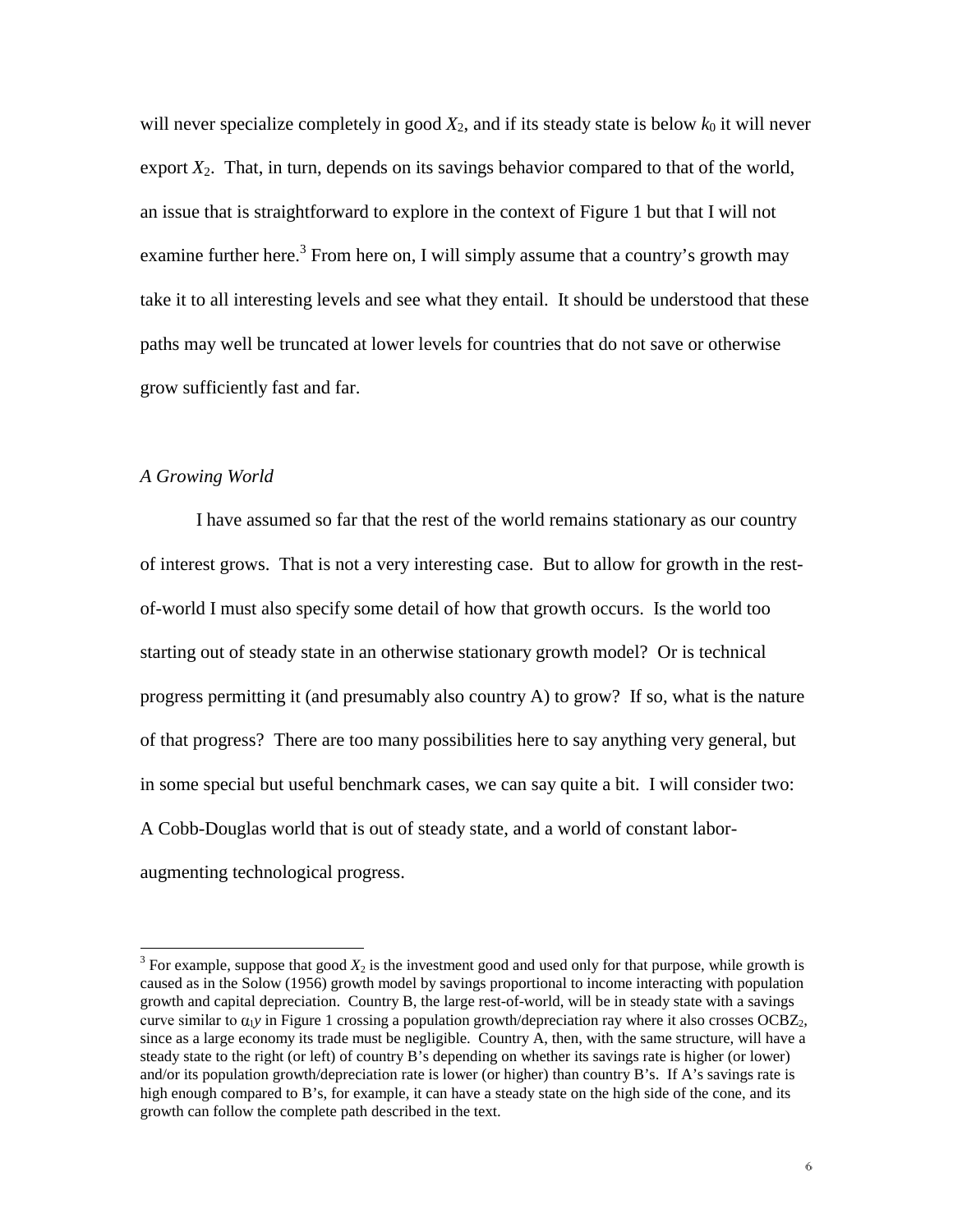Consider first the Cobb-Douglas world. That is, suppose that both the production functions and the utility function are Cobb-Douglas, with therefore constant fractions of income spent directly on each good and indirectly (since the world is a closed economy) on each factor,  $\gamma_L$  and  $\gamma_K$ . Then the capital labor ratio of the large rest-of-world, country B, completely and simply determines the prices of factors in country B and the prices of goods in both A and  $B^4$ .

$$
\omega^{B} = \frac{w^{B}}{r^{B}} = \frac{\alpha(1 - \beta_{1}) + (1 - \alpha)(1 - \beta_{2})}{\alpha\beta_{1} + (1 - \alpha)\beta_{2}} \frac{K^{B}}{L^{B}} = \frac{\gamma_{L}}{\gamma_{K}} k^{B}
$$
(1)

$$
p = \frac{p_1}{p_2} = \frac{(1 - \beta_2)^{(1 - \beta_2)} \beta_2^{\beta_2}}{(1 - \beta_1)^{(1 - \beta_1)} \beta_1^{\beta_1}} \left(\frac{\gamma_L}{\gamma_K}\right)^{\beta_2 - \beta_1} \left(k^B\right)^{\beta_2 - \beta_1} = \frac{\pi_2}{\pi_1} \Gamma^{\beta_2 - \beta_1} \left(k^B\right)^{\beta_2 - \beta_1} \tag{2}
$$

where  $\alpha$  is the share of expenditure on good  $X_1$  and  $\beta_i$  is the capital share in producing good *Xi*. These prices also determine the bounds of the diversification cone:

$$
\widetilde{k}_i = \frac{\beta_i}{1 - \beta_i} \Gamma k^B \qquad i=1,2 \tag{3}
$$

Notice that both  $\omega^B$  and  $\tilde{k}_i$  are simply proportional to  $k^B$ . This suggests that the conditions confronting small country A, coming to it from country B, will also be proportional to  $k^B$ , and that it can be analyzed in terms of its own capital-labor ratio relative to  $k^B$ .

Indeed, if we define  $v_i$  as the value at world prices that an owner of some amounts of capital and labor,  $K^A$  and  $L^A$ , such as country A can generate per worker by producing good *i*, this turns out to be

$$
v_i = w^B \pi_i^{-1} \Gamma^{-\beta_i} \left(\frac{k^A}{k^B}\right)^{\beta_i}
$$
 (4)

 4 See the Appendix for derivations of these and subsequent formulas.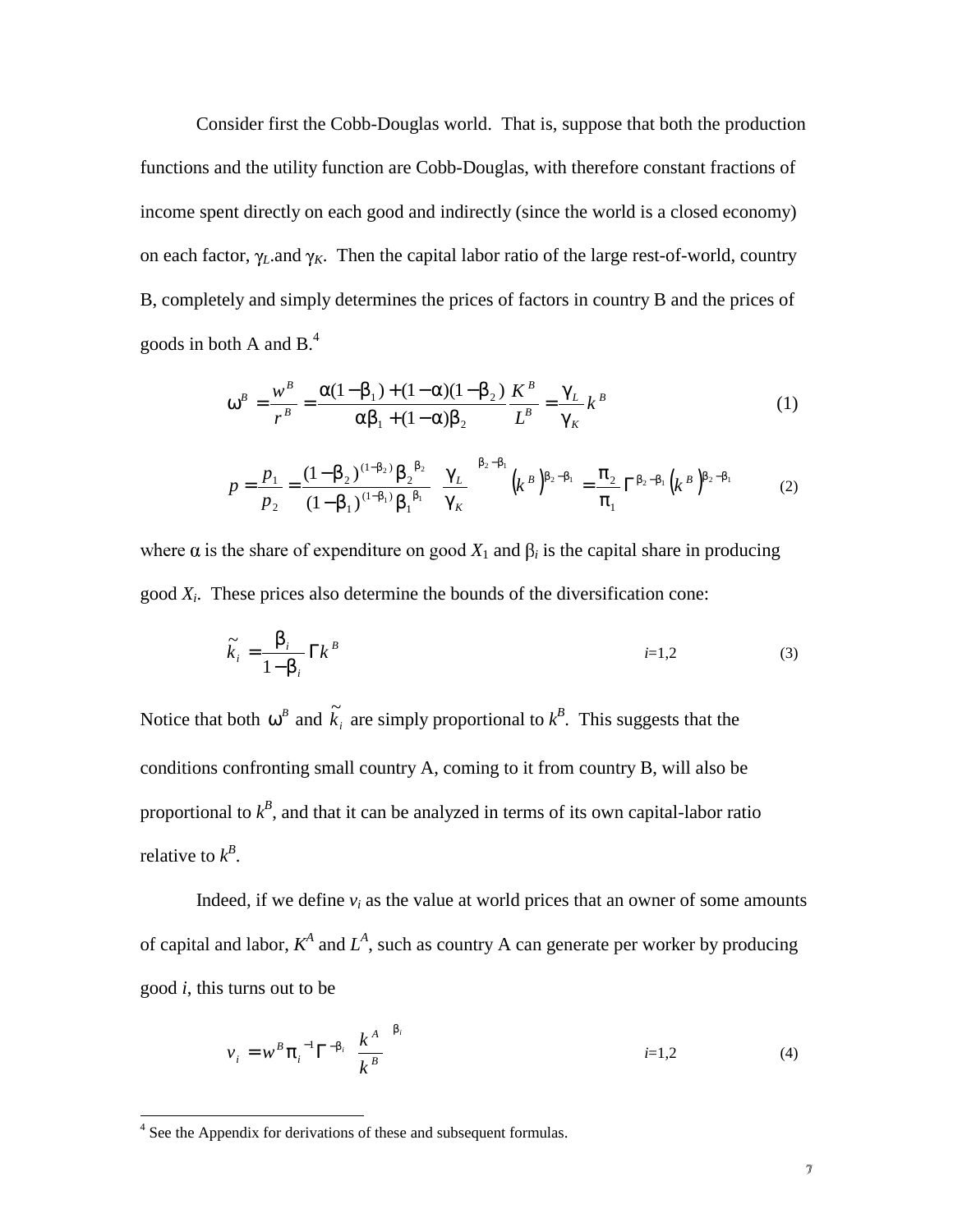That is, suppose that we measure in a graph like Figure 1 the values of output per worker available to country A as a function of its capital-labor ratio relative to the Cobb-Douglas rest-of-world,  $k^A/k^B$ . This will look just like the curves in Figure 1, and it will remain stationary even as the rest-of-world grows and  $k^B$  changes. Of course, if  $k^B$  is in fact growing, then  $w^B$  will be growing as well (though not linearly), and country A will be benefiting in real terms even when it is not moving to higher levels of *y/w<sup>B</sup>* .

What this says, then, is that in this special Cobb-Douglas case, everything I said about changing patterns of specialization and trade continues to be true, so long as we interpret *k* in Figure 1 as the country's capital-labor ratio *relative to* the world:  $k^A/k^B$ . Of course, this means that country A can be growing and still have its relative capital abundance declining, if it is growing more slowly than the world. Thus a country may start out specialized in the labor-intensive good and remain there forever in spite of its own growth, if that growth is too slow. And another country could start with a relative abundance of capital and thus specialize in  $X_2$ , then grow but more slowly than the world, and as a result move down, not up, the ladder of comparative advantage. Such a country would move over time to the left, not right, along the curves of Figure 2.

A second and even simpler way to allow for growth in the world is to assume that it occurs through a simple form of technological progress. Suppose that labor in country B becomes more productive over time at a constant rate *g* that is the same in both industries. Then in steady state the world's capital stock will have to grow as fast as its effective labor force in order to keep its effective capital-labor ratio constant. In this steady state, per capita outputs and income will all be growing over time at the rate *g*.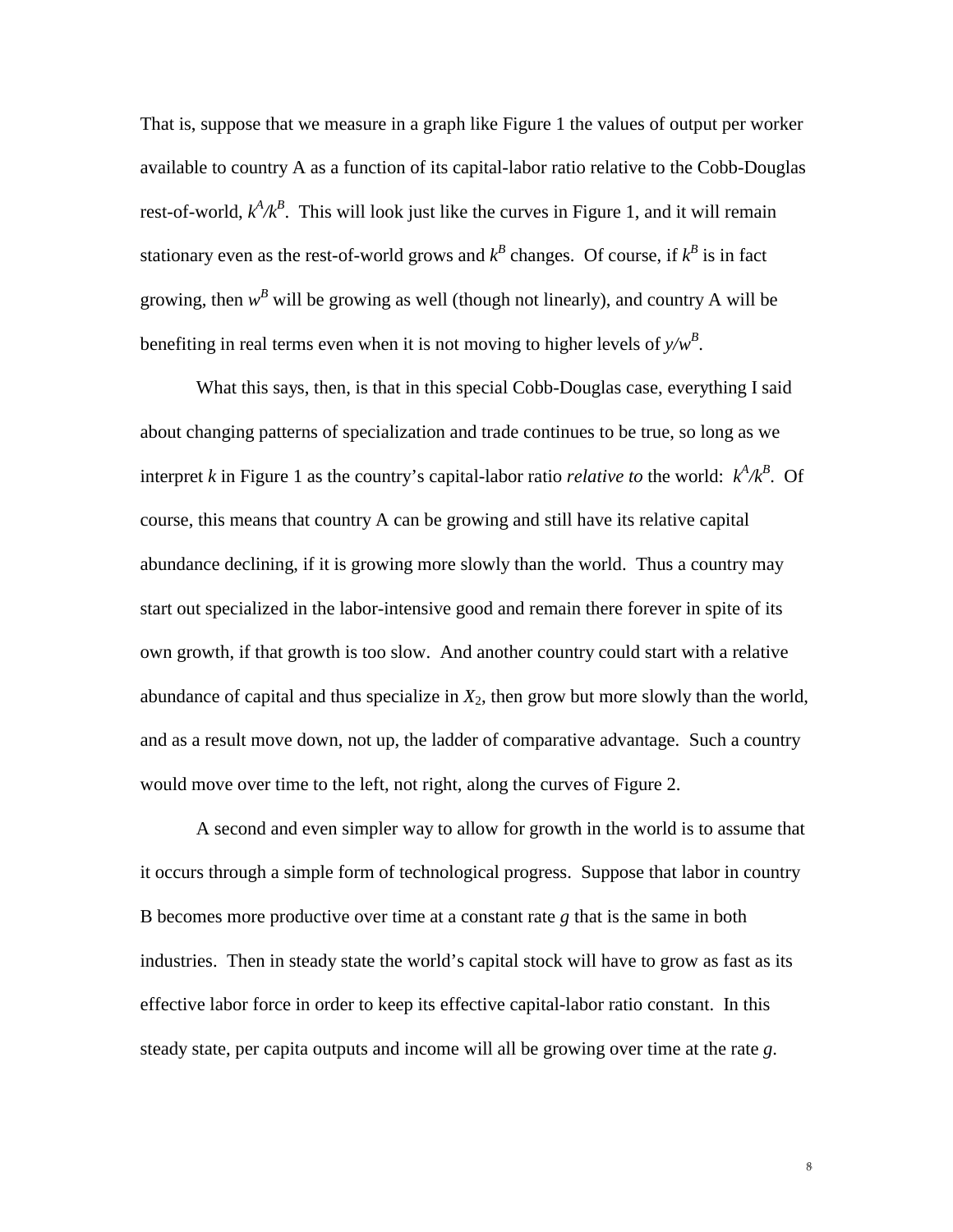The story of Figures 1 and 2 will again still apply, but with *k* now measuring the ratio of capital to effective labor.

If country A shares in the same technological progress as the world, so that the effectiveness of its labor is also growing at rate *g*, then the same things that might cause it to grow with static technology will cause it to grow relative to the world here. However, it will again be possible, as it was with foreign growth in the Cobb-Douglas case, for a country to grow in the sense of having a rising per capita income but at the same time experience a fall in its ratio of capital to effective labor. In that case it will again move over time towards, or further into, the region of specializing in the labor intensive good.

Figure 3 combines these two cases of foreign growth in what is otherwise the same as Figure 1. The value in each sector of output per effective units of labor, *E*, is represented as functions  $v_i$  of the country's ratio of capital to effective labor in its endowment, compared to the same ratio for the world,  $\kappa = (K/E)/(K^W/E^W)$ . This relative factor endowment variable can move to the right or left over time, depending both on the country's rate of capital accumulation compared to the world, and also on its rates of technological progress and population growth compared to the world. The cone of specialization is determined within the world market by the ratios of capital per effective labor in each industry to the world's endowment as in (3). If the country shares the same homothetic preferences as the world, then the division between exporting one good and exporting the other is just  $\kappa_0 = 1$ , since it will trade based simply on whether it has more or less capital per effective labor than the world.

Both of these cases are indeed special, and in general it will not be true, with growth in the world, that we can analyze one country's structure with a stationary figure

 $\mathbf 9$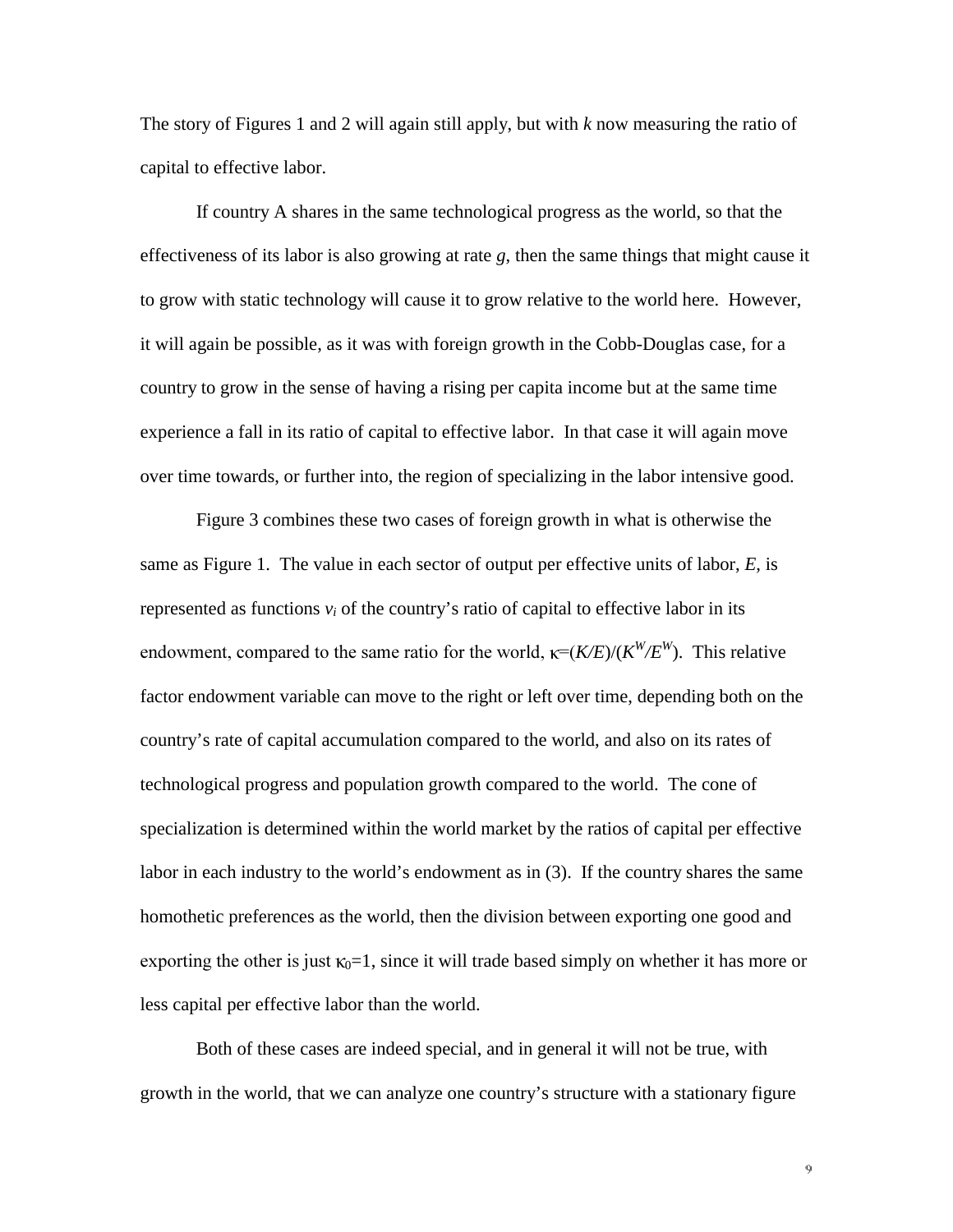like Figure 3. In general, growth in the world will cause prices to change in ways that will shift the curves of Figure 3 and that cannot be neutralized by re-normalizing the variables on the axes. Nonetheless, it seems undoubtedly correct and general that in a growing world the pattern of a country's specialization and trade will depend on the evolution of its own factor endowments and technologies relative to those of the world.

This will continue to be true as we allow for additional complications in the static model, such as additional goods and factors in the following sections of the paper. I will therefore not deal explicitly with foreign growth in those sections, leaving it to the interested reader to adapt their messages to that situation, as I have done here.<sup>5</sup>

### **III. More Goods and Cones**

 $\overline{a}$ 

Suppose now that there are more than two goods, but still only two factors. There are then two kinds of world equilibrium in the HO model, depending on how large are the differences across countries in factor endowments, compared to differences across industries in factor intensities.

If endowments are not too different, then it is possible for the world to replicate the equilibrium of the "integrated world economy" (IWE) that would arise if factors were mobile across countries, even though they are not. In the IWE, countries share the same factor prices. With the same technologies, they are therefore all able to break even producing any and all of the goods. In the corresponding trading equilibrium, therefore,

 $<sup>5</sup>$  It is not quite as simple as that sounds, however, once we are in a world of multiple cones. For then, the</sup> rest of the world does not behave as a closed economy, as I assumed in developing the Cobb-Douglas case above.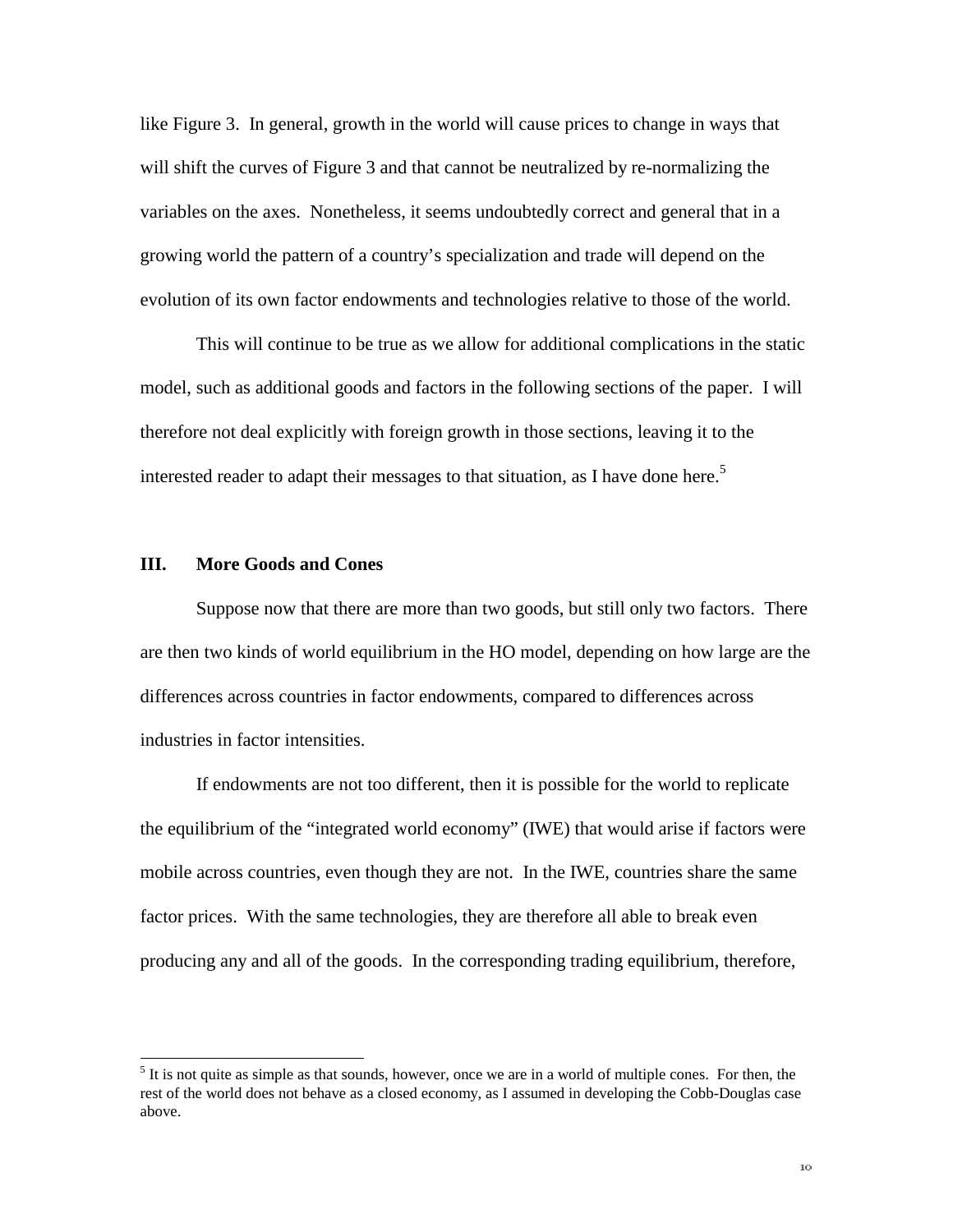there is factor price equalization (FPE), and while countries may not in fact produce all goods, they could.

The situation is shown in Figure 4, where the curves representing value of output per worker of three industries are all tangent to the same straight line, ABC. These tangencies define a single cone of diversification, bounded by the capital-labor ratios of the least and most capital-intensive goods,  $\tilde{k}_1$  and  $\tilde{k}_3$ . Exactly which goods will be produced, and in what quantities, cannot be known for a single country within this cone, since there are several ways of fully employing the two factors in the three industries, and the world market can make up any difference between supply and demand. Therefore, for example, while we know that the output of the most labor-intensive good will be all of GDP for capital-labor ratios below  $\tilde{k}_1$  and zero above  $\tilde{k}_3$ , that output can take on a range of values within the cone. In fact, depending on whether the country also produces good  $X_2$ , good  $X_3$ , or a combination, per capita output of  $X_1$  can be as small as the line *AE* or as large as the line AF. There are similar ranges for the other goods, although I have not drawn the lines needed to identify them. In particular, the per capita output of the middle good, *X*2, could be as low as zero throughout the cone, and it could be as high as all of GDP at the capital-labor ratio  $\tilde{k}_2$ . Thus in this single cone equilibrium with multiple goods and FPE in the world market, the HO model does not tell us completely what the pattern of specialization and trade will be as a country grows.<sup>6</sup>

 $\overline{a}$ 

<sup>&</sup>lt;sup>6</sup> The model does have much firmer implications for the factor content of production and trade, if that is of interest. Indeed, the factor content of production is trivially equal to the country's factor endowments, and therefore becomes more capital intensive with growth of the capital-labor ratio. Likewise and somewhat less trivially, the factor content of trade (under identical homothetic preferences) is given exactly by the difference between its own factor endowments and its expenditure share of world factor endowments. This is the Heckscher-Ohlin-Vanek prediction that has been the basis of most empirical tests of the HO Theorem.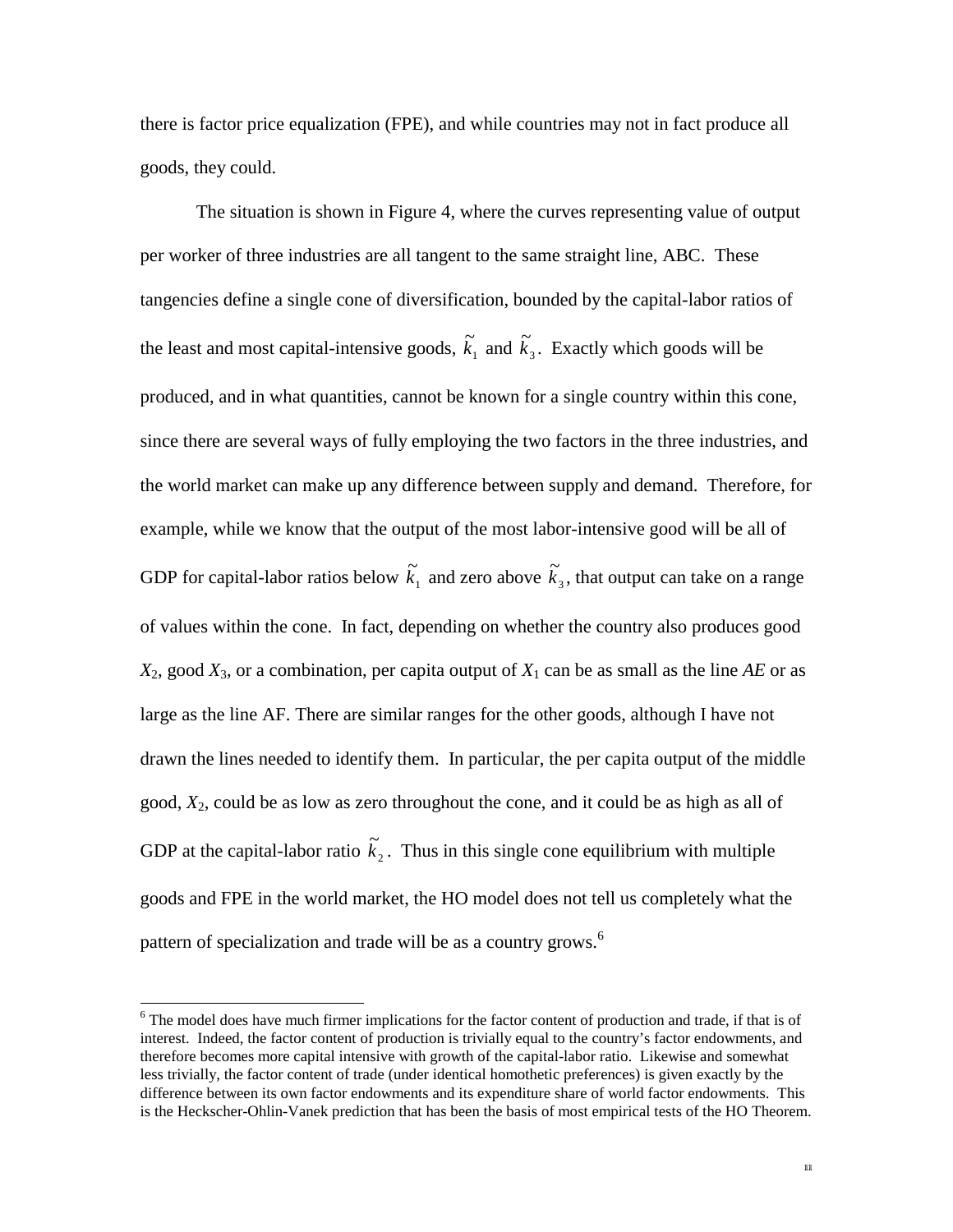More interesting, in my view, and more plausible for the world we live in, is the alternative HO equilibrium with multiple cones. If factor endowments are not sufficiently similar, in a sense made explicit in Deardorff (1994), then it is impossible to replicate the equilibrium of the IWE within the constraints of the country factor endowments. Prices on the world market will adjust instead to an equilibrium in which different countries or groups of countries can produce different goods, at different sets of factor prices. This can happen in a variety of ways, especially when the number of goods and countries is large, but the simplest case is shown in Figure 5.

Here, prices of three goods are such that no common tangent exists for all three of the curves representing value of output per worker. Instead there are two tangents, one to the curves for  $X_1$  and  $X_2$ , and another for  $X_2$  and  $X_3$ .<sup>7</sup> These tangencies define cost minimizing techniques of production for the respective goods subject to the factor prices implicit in those tangents, and therefore to be used within the cones where those factor prices prevail. In the lower cone, only goods  $X_1$  and  $X_2$  are produced, using the capitallabor ratios  $\tilde{k}_1$  and  $\tilde{k}_2$ <sup>'</sup>  $\tilde{k}_2$ . In the upper cone, only goods  $X_2$  and  $X_3$  are produced, using the capital-labor ratios  $\tilde{k_2}^{''}$  $\tilde{k}_2$ <sup>"</sup> and  $\tilde{k}_3$ . Good  $X_2$  is produced in both cones, using different techniques in response to their different factor prices. It is also the only good produced between the cones, using all factors available.

Figure 5 describes the world economy, and to be an equilibrium it must be true that different countries have different factor endowments, so that all goods can be produced somewhere. At a minimum, there need to be two countries, one with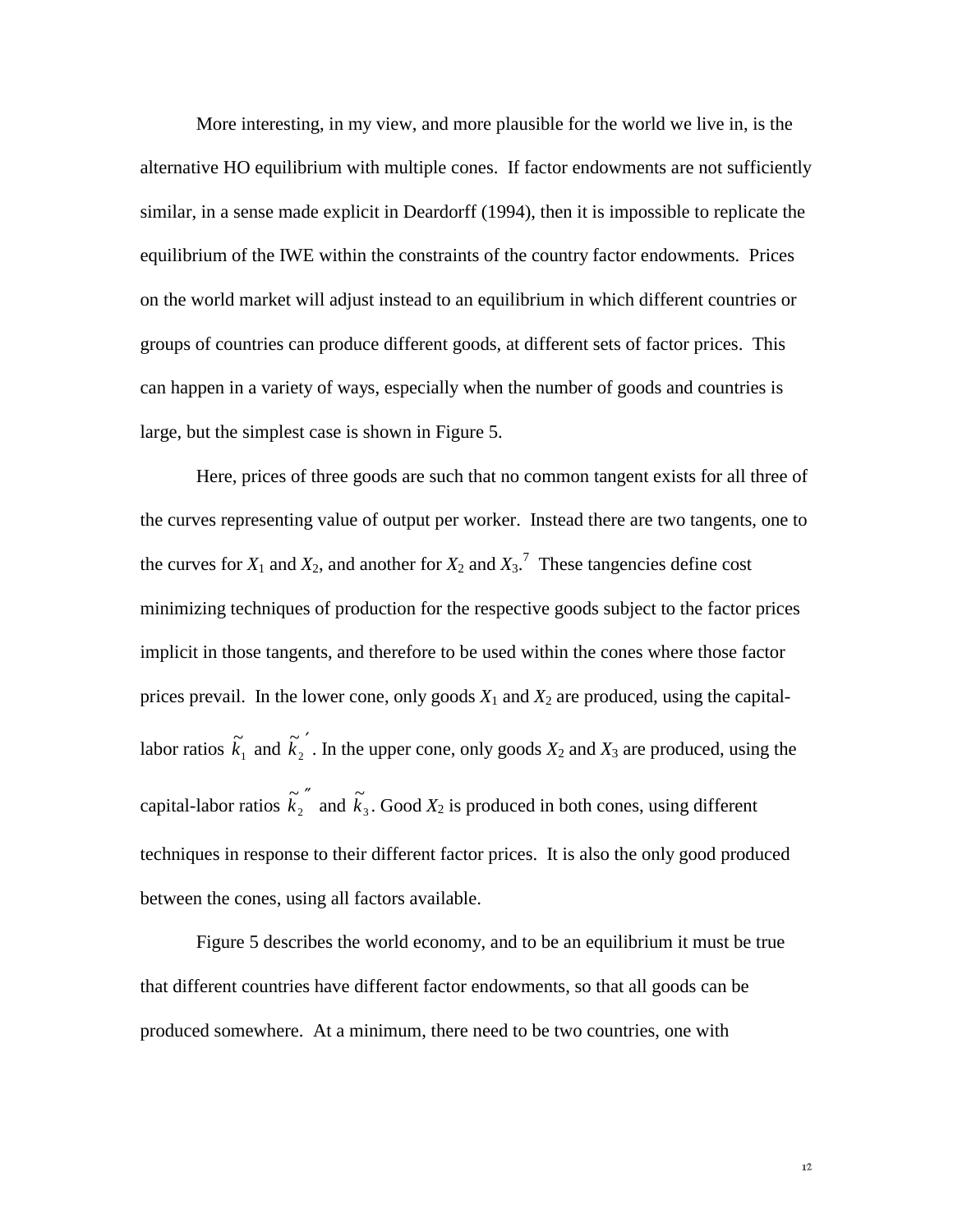endowment ratio less than  $\tilde{k_2}$  $\tilde{k_2}$  and the other greater than  $\tilde{k_2}$  $\tilde{k}_2$ <sup>"</sup>, so that  $X_1$  and  $X_3$  are produced somewhere. One of these countries may completely specialize (either below  $\tilde{k_1}$ or above  $\tilde{k}_3$ ), but both cannot, since  $X_2$  must also be produced.

In general the world could include a great many countries with their endowments distributed along the *k* axis, displaying every possible pattern of specialization except production of both  $X_1$  and  $X_3$ . Prices are of course endogenous, and will have adjusted to the endowments of the countries, not the other way around. If, for example for the prices shown, too many countries' endowments lay between  $\tilde{k_2}$  $\tilde{k}_2$ <sup>"</sup> and  $\tilde{k}_2$ <sup>"</sup>  $\tilde{k_2}$ <sup>"</sup>, so that too much  $X_2$ was produced, then the price  $p_2$  would fall, pulling the two cones closer together and shifting factors into producing the other goods.

I will simply assume that this problem has been solved, that the world equilibrium is as shown in the figure, and that this world of many countries is very large (and also stationary) compared to the country whose growth I now want to consider. My focus country will therefore take the prices in Figure 5 as given, producing and trading along its growth path as the figure dictates. Once again, the diagonals *AF*, *EB*, and now also *CH* and *GD* tell us the per capita outputs of the various goods as functions of *k*.

Figure 6 shows the paths of output and trade, much as in Figure 2 except that I have now put all three goods into the same panel. Production is essentially given directly by Figure 5, while trade would be implicit in Figure 5 with the addition of homothetic

<sup>&</sup>lt;sup>-</sup>  $^7$  A third exists for  $X_1$  and  $X_3$ , but it is dominated by the other two. Note that, as in the analogous construction in the Lerner-Pearce diagram, a price  $p_2$  low enough for that tangent to dominate could not be an equilibrium, since good  $X_2$  would then not be produced.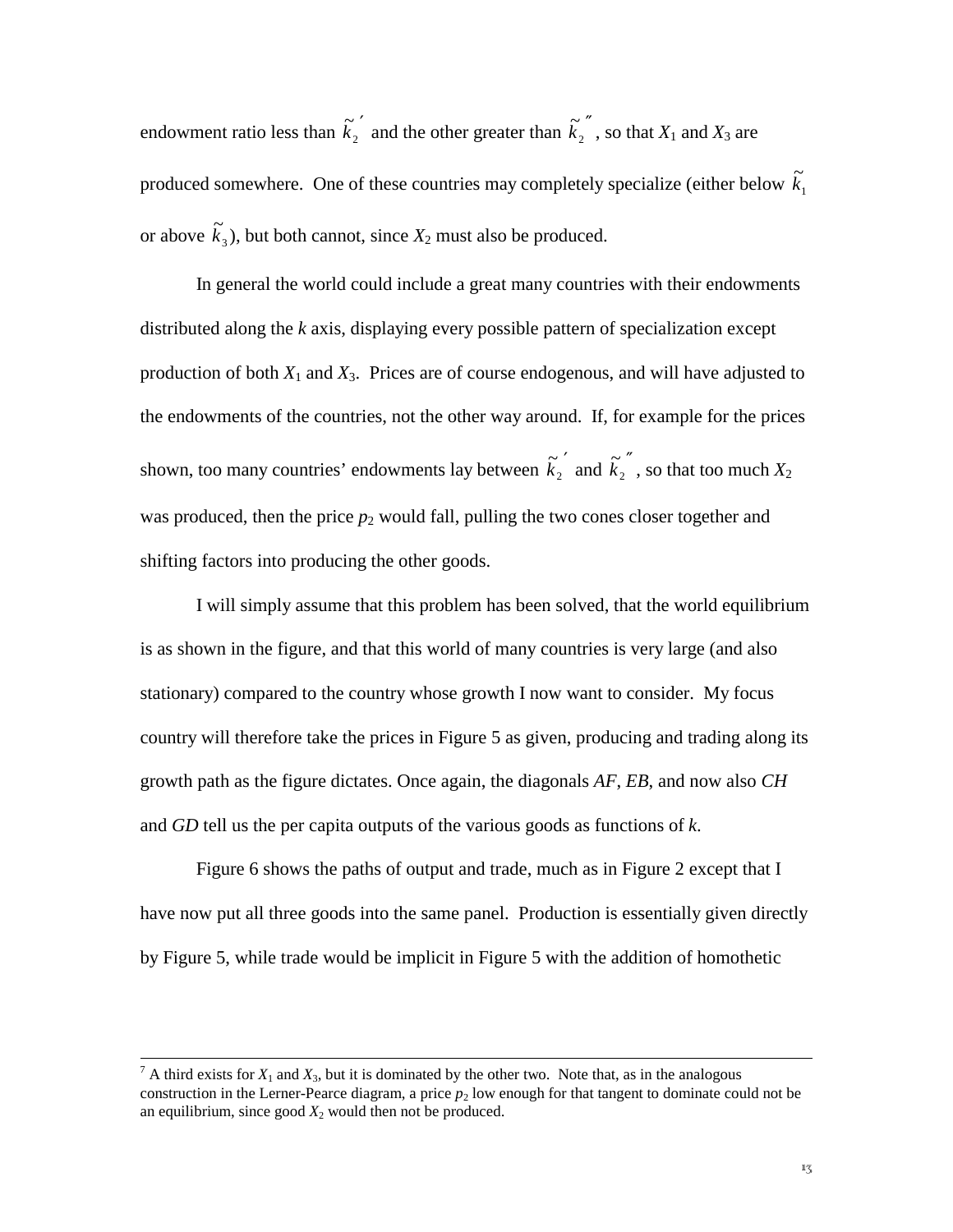tastes to determine demand. In addition, the bottom panel now shows the paths of the wage and the rental price of capital, since their behavior may be of interest.

What we see is that comparative advantage again shifts due to growth, but now not just once. It first shifts from  $X_1$  to  $X_2$  and then again from  $X_2$  to  $X_3$ , as the country's capital-labor ratio grows. In effect, the country climbs a ladder of comparative advantage, to more and more capital intensive goods, first producing a good and then, except when it reaches the most capital-intensive good *X*3, ceasing to produce it. Patterns of production and trade are therefore both quite variable over time.

In contrast, factor prices are not very variable. The wage rises and the rental on capital falls as capital accumulates, as one would expect, except that both of these changes pause while the country is in a cone of diversification. This is just the wellknown factor-price-insensitivity implication of FPE, but it leads in this multi-cone model to factor-price movements that start and stop, then start and stop again.

#### *Many Goods*

What happens as we move to allowing more and more goods? In effect what we will see will be a combination of the cases considered already, with the ladder of comparative advantage potentially including more rungs. In fact, however, we do not know how many cones we will get with a larger number of goods. Therefore we do not know what mix we will find of, on the one hand, movements in and out of cones with many ups and downs of output and trade as in Figure 5, and, on the other hand, passage through cones with multiple goods being produced in indeterminate quantities as in Figure 4.

 $\mathbb{I}4$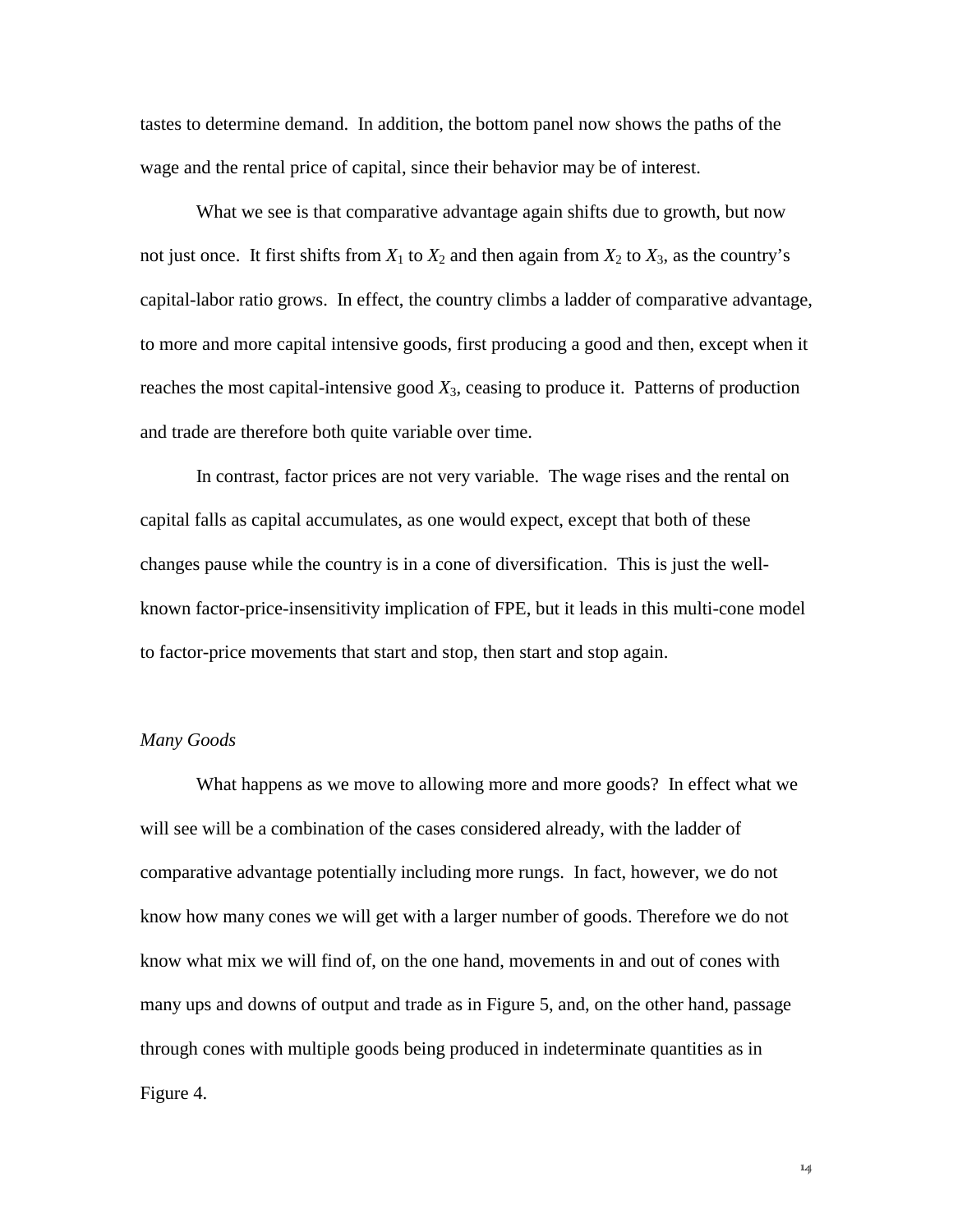Consider the two extremes that are possible with more than one cone in the case of large numbers of both goods and countries. On the one hand, prices may sort the many goods into just two cones, with most countries in one or the other and able to produce all goods in their respective cones. The picture will then look much like Figure 5, but with many goods tangent to the segment *AB* and many more tangent to *CD*, as in Figure 7a. Within each cone, since there are then more goods in the cone than factors, production and trade is again indeterminate, as in Figure 4. The world is divided into just two groups of countries, perhaps trading to some extent among themselves, but trading primarily with the other group.

In contrast, it is also possible with many goods and countries that prices will adjust to create a great many cones, perhaps as many as there are countries, so that each country resides in its own cone. Such a case is shown in Figure 7b, where essentially the same production functions from Figure 7a have been scaled slightly upward and downward, reflecting slightly different world prices, so that six different cones are formed. Country factor endowments are not shown in these pictures, but for this to be an equilibrium, there must be country endowments in most of the cones.<sup>8</sup>

In the case of one country per cone, every good will be produced in only one, or at most two, countries. Each country will then export what it produces to all, or almost all, others. Note that the bilateral patterns of trade are very different here from the two-cone equilibrium in Figure 7a. In that, countries primarily exported only to the other cone, and only to countries that were either more or less capital abundant than themselves, not both.

 $\overline{a}$ 

<sup>&</sup>lt;sup>8</sup> Strictly speaking, as drawn in Figure 7b, one could get by with countries in every other cone, since all but the extreme goods there are produced in two cones. However, if we think of there being still more goods, with tangencies interior to each of the cones, then each cone must be inhabited by at least one country.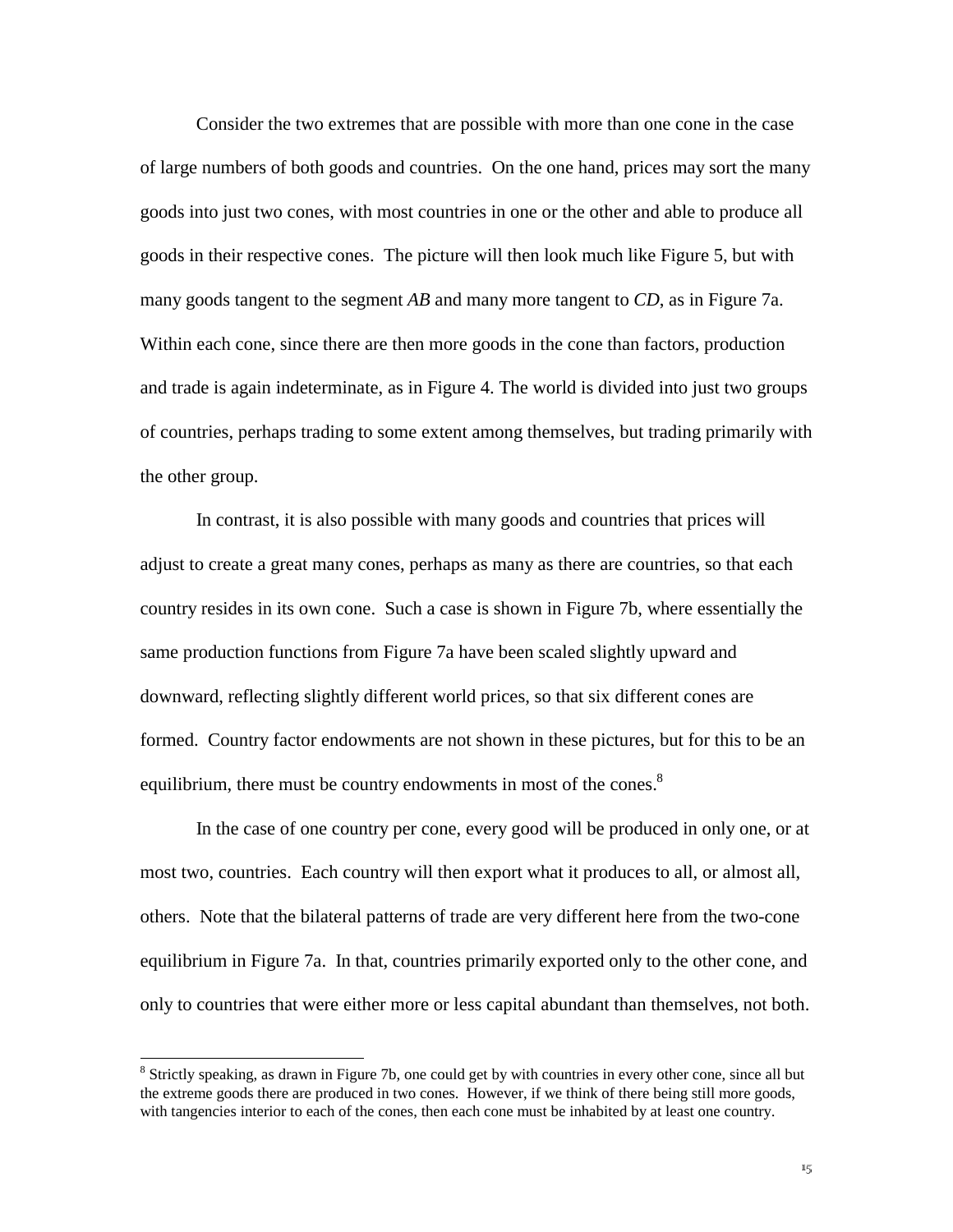But in the second equilibrium of Figure 7b, with as many cones as countries, all countries export to countries that are both more and less capital abundant than themselves, if such exist. This second equilibrium, incidentally, is one that Davis and Weinstein (1999) have recently begun to take seriously in their empirical examinations of trade. It is also the version of the HO model that most easily gives rise to something like the gravity equation in Deardorff (1998a).

When will one kind of equilibrium or the other arise? I don't think we know, although intuition suggests some tendencies. For example, if countries are tightly grouped in terms of their factor endowments with, say, most poor countries having similar capital labor ratios and most rich countries having higher, but also similar, ratios, then the two-cone equilibrium seems almost inevitable.  $9$  However, if country endowments are very diverse, especially relative to industry factor intensities, then a large number of cones seems likely. Beyond that, I have yet to find much guidance for sorting out this issue. $10$ 

#### **IV. More Factors**

 $\overline{a}$ 

So far I have assumed only two factors. Yet most would agree that an adequate understanding of international trade requires more. The resolution of the Leontief Paradox was, in part, that we need to consider human capital in addition to physical

 $9$  Although, as for FPE itself in Deardorff (1994), what matters is not just the similarity of factor endowments themselves, but similarity relative to the similarity of factor intensities within the industries that will be produced in the cone. This has been explored by Debaere and Demiroglu (1998).

 $10$  In Deardorff (1997), I examine a growth model that combines HO trade with the growth dynamics of Galor (1996). In that model, countries endogenously grow into two cones, and I may have left the impression that this makes two cones more likely than many. But that model had only three goods. With many goods, the growth dynamics there may lead to one, two, or many cones, depending on how countries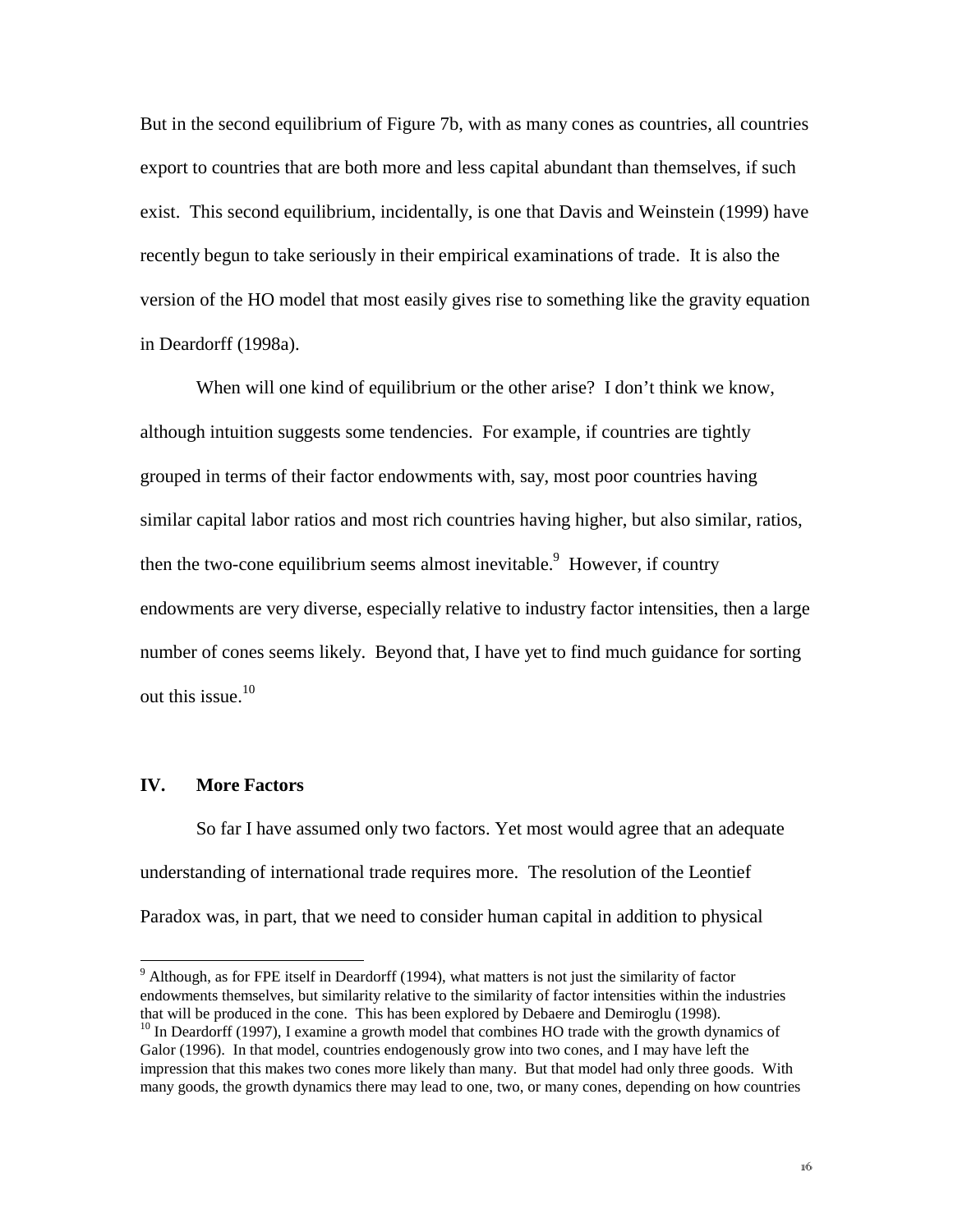capital and unskilled labor if we want to understand United States trade, even within manufactures. And for trade in agricultural goods and raw materials, one needs to add land and natural resources of various sorts. Unfortunately, extension of the arguments above to even three factors is difficult, in part because of the constraints of drawing in two dimensions, and in part because the HO model loses some of its ability to make firm predictions in that context. What I will do here is just review two contributions that others have made to understanding trade patterns with three factors, and ask what these contributions tell us about how these change during growth.

#### *The Krueger Model*

 $\overline{a}$ 

Krueger (1977) suggested that paths of economic development could be usefully understood with a tractable hybrid of the two-factor, many-good HO model and a specific factors model. In her model, there are three factors: land, labor, and capital. Land and labor are used without capital to produce an agricultural good, while capital and labor are used without land to produce a larger number of manufactured goods. Therefore, land and capital are specific to agriculture and manufacturing respectively, while labor is mobile between them, exactly as in the specific-factors model of Jones (1971). However, within the manufacturing sector, the model behaves like the two-factor, many-good model that we have been considering here, and Krueger was explicit in treating the manycones version of it. The Krueger model, then, is really a special case of a general 3 factor, many-good HO model, but it is a very interesting and tractable special case,

are grouped in their initial conditions. It therefore does not answer the question of how many cones there will be, but only of whether the number of cones is likely to change over time.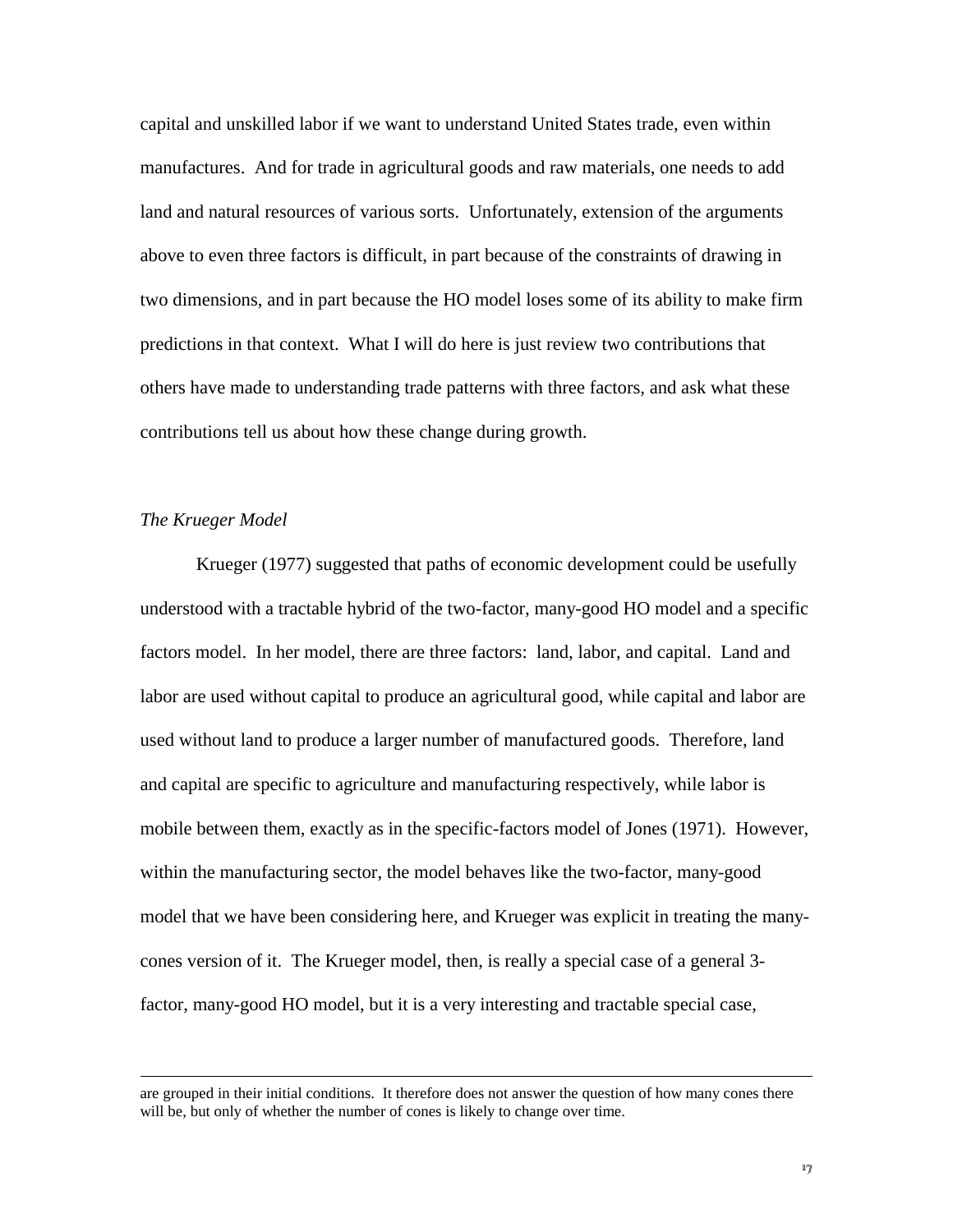thought to be an especially useful approximation of the situation of many developing countries.

In Deardorff (1984) I offered a geometric exposition of Krueger's model, combining the Lerner-Pearce picture of the HO model for the manufacturing sector with the equally familiar specific-factors diagram for allocating labor between agriculture and manufactures. I will not reproduce that analysis here, but I will provide a variant of another diagram that I derived from it. This depicts regions of specialization and diversification in factor space, using the convenience that these depend only on the endowments of land and capital per worker, so that they can fit into two dimensions.

Figure 2 in Deardorff (1984) showed these regions for just three manufactured goods and therefore two cones of specialization. Here, in Figure 8, I extend that figure to include five goods and four cones, in order to stress the model's implied ladder of specialization. The integers in the figure represent which of the five manufactured goods can be produced inside each region of relative factor endowments.

For example, with very little of both capital, *K*, and land, *T*, per worker, only the most labor intensive manufactured good, *X*1, is produced in addition to the agricultural good (which is produced everywhere in the figure and therefore not mentioned). That may seem obvious, but in fact a country with little capital may not produce the most labor-intensive good if it is better endowed with land. Thus as you move to the right near the *T/L* axis, you move into regions producing ever more capital intensive goods. The reason is that having more land raises the marginal product of labor and thus the wage that it must be paid. This in turn induces the manufacturing sector to economize on labor by producing more capital intensive goods.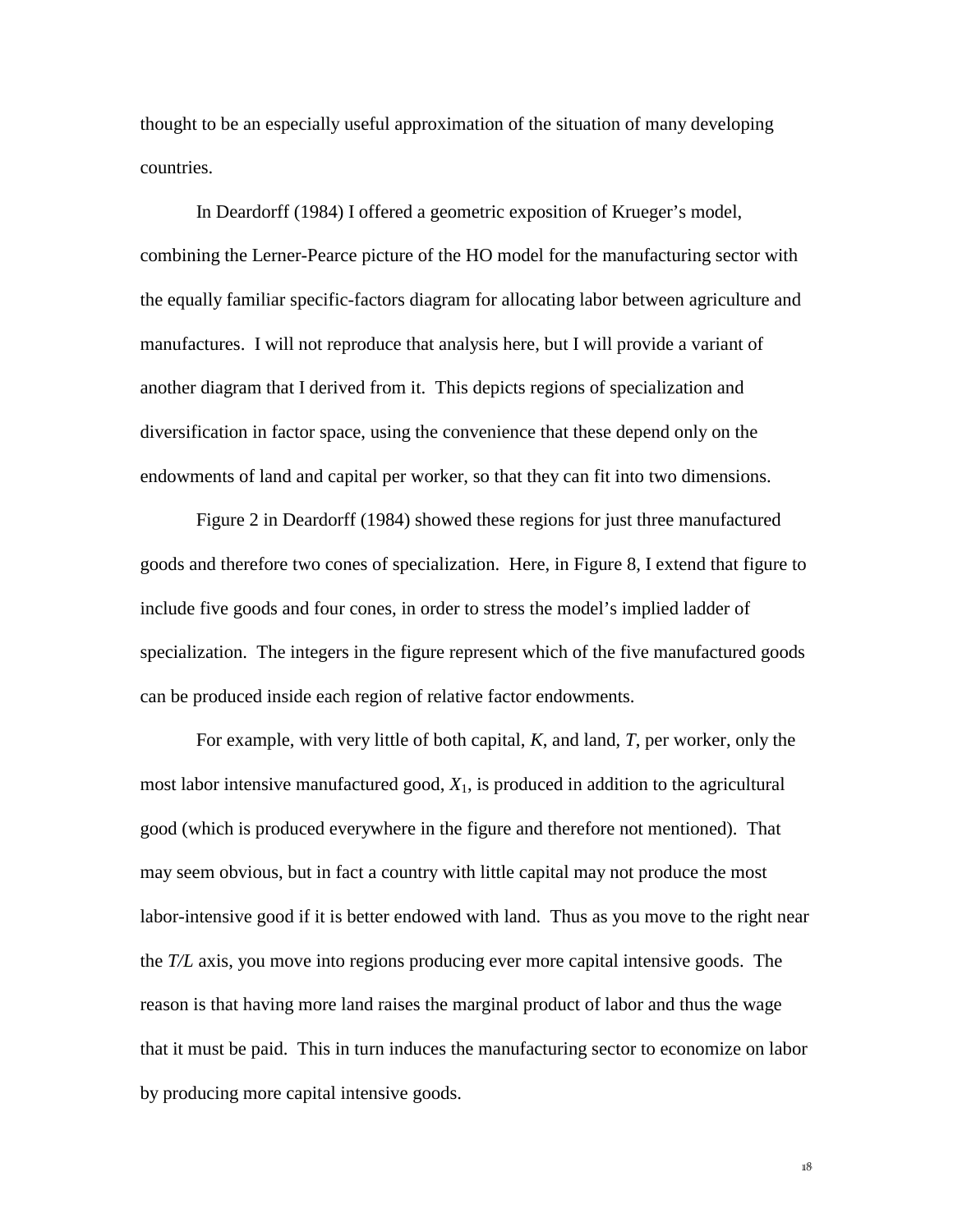The cones of diversification show up here as the triangles emerging up and to the left from points *t'*, *t''*, etc. along the *T/L* axis. The triangle labeled "1,2", for example, shows all of the factor endowment combinations that permit goods 1 and 2 both to be produced, exactly like the cones in the earlier figures. These triangles are anchored on the vertical *K/L* axis by the same capital-labor ratios discussed earlier, since along that axis, with zero land, there are only two factors. The presence of positive land causes diversification to occur for lower economy-wide capital-labor ratios than these, simply because some labor is being used in agriculture. The ratios employed within the manufacturing industries are the same.

With this picture available, it is a straightforward matter to describe paths of specialization and trade. For example, if a country's labor force and endowment of land were both constant over time and it were to accumulate capital, then it would move straight up in the Figure, crossing in and out of diversification cones exactly as we discussed before. The fact that some labor is being employed with the third factor, land, really does not matter in this case. Likewise, if growth could somehow be achieved by adding to the stocks of both land and capital per worker – a possibility that is perhaps conceivable only here in the Netherlands – then the growth path will angle up and to the right in the Figure. Again the country will climb the ladder of comparative advantage to ever more capital-intensive manufactured goods.

But the most plausible growth path for most countries is neither of these. Instead, since land is normally fixed but the labor force grows with population, we can expect most countries to move to the left in the figure, not to the right. Depending on how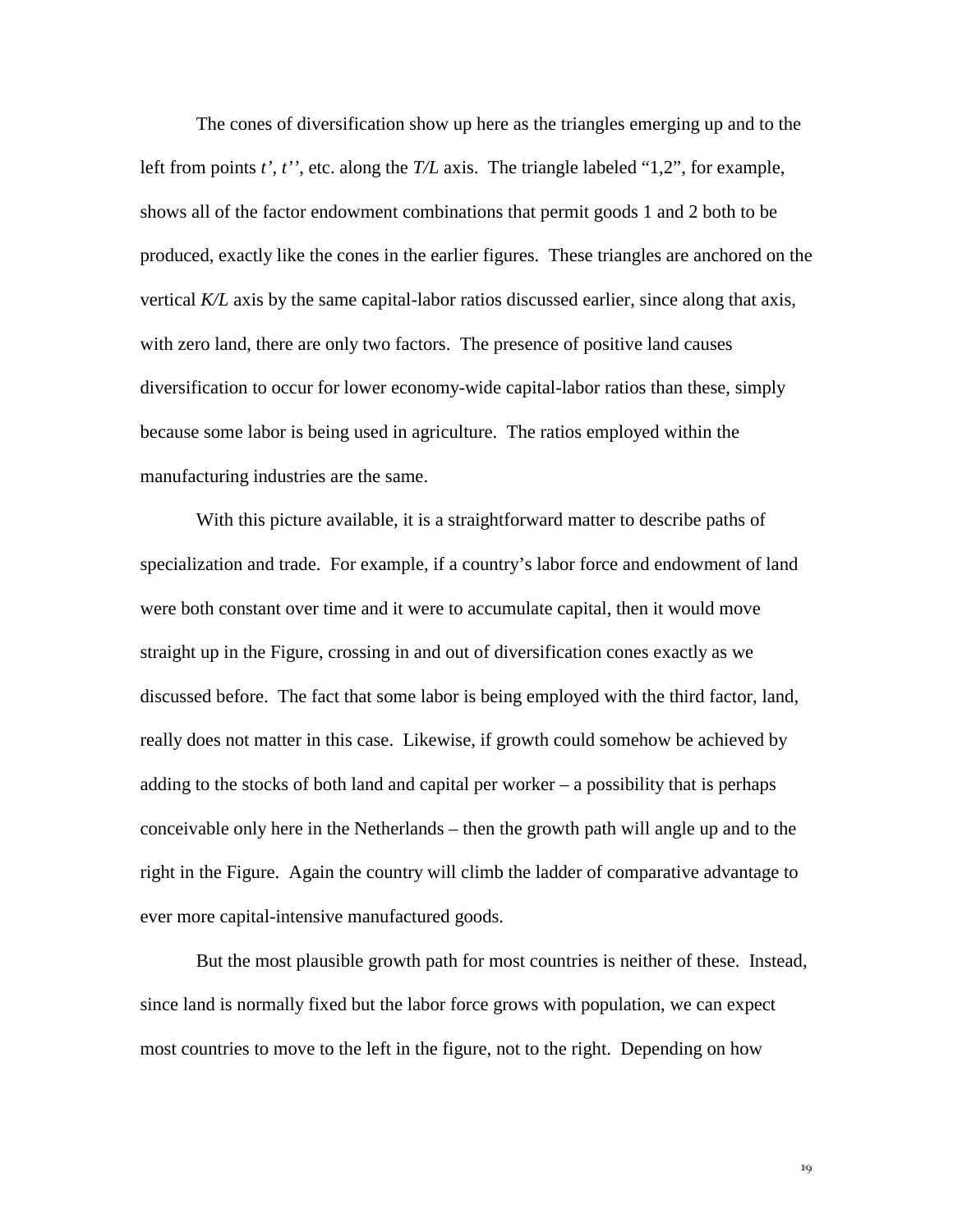rapidly capital also accumulates compared to labor, the growth path may take a country not to more capital-intensive production but to less, during its early stages.

Such an example is the one shown in Figure 8 by the dashed path starting from point *n*. This is a country starting so well endowed with land that its high wage makes it specialize in only the most capital-intensive good,  $X_5$ . With so little capital, it may not even produce enough of that to export it, but with a large number of goods available and only one produced, it seems reasonable to suppose that it does export it.

Now we let both the labor force and the capital stock grow over time, with capital growing faster than labor but only by a little. Movement in the figure will then be primarily to the left, as shown, and the country will move down the ladder of comparative advantage in spite of its growth. It will first, and briefly it seems, diversify into *X*4 as well as  $X_5$ , but then soon switch completely to producing (and presumably exporting) only  $X_4$ . As drawn, this pattern of shifting production and trade will be repeated by a shift into *X*<sup>3</sup> and then into  $X_2$  before it finally turns around and heads back the other way. Only then does it begin to climb the ladder of comparative advantage in the conventional way.

This behavior may seem unusual, but I suspect that it is not. A country may be well-endowed with natural resources and live quite a good life while its population is sparse. It's high wages will then lead it to manufacture, if anything, only goods that do not use too much of its scarce and therefore expensive labor. Over time, however, if population grows, labor can become abundant after all. And even though capital may grow with it apace, the falling wages will at first push labor into more and more laborintensive occupations. This does not seem an outlandish story to tell about many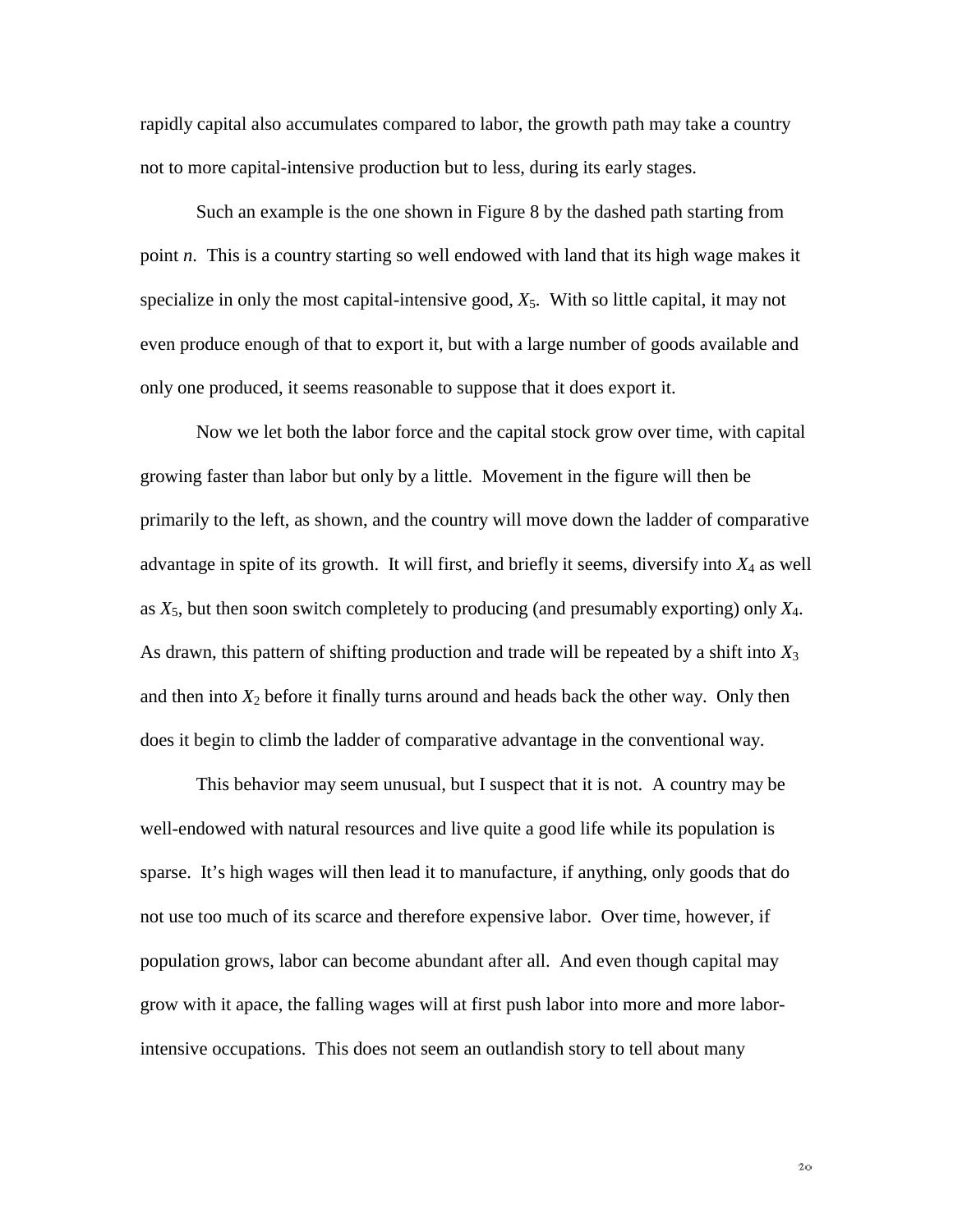countries whose labor abundance today arose as much from population growth as from some lack of saving.

#### *The Leamer Model*

Leamer (1987) also made the point that adding land as a factor can make a big difference for paths of development. His model imposes no limits on which of three factors can be used in various industries, a flexibility that he made tractable with an ingenious geometric device for displaying both endowments and intensities of three factors in two dimensions. The Leamer triangle puts one factor at each vertex, then measures relative factor quantities by distance from the opposite side of the triangle. Each vertex therefore represents only a single factor, while points interior to the triangle represent combinations of all three factors, in pairwise ratios that are constant along rays from the vertices.

To simplify the HO model, Leamer assumed that factors are used only in fixed proportions, so that industries are represented by single points in the triangle regardless of factor prices. These points then form small triangles inside the larger triangle, and these in turn correspond to cones of diversification. There are no regions of complete specialization separating these cones, as has been the case here with factor substitution. The points alone do not fully determine the cones of diversification, however, since the small triangles can be drawn in various ways for a given set of points. It therefore requires prices to determine how they all fit together.

To illustrate, Figure 9 shows a Leamer triangle for the three factors unskilled labor, skilled labor, and capital. Leamer dismissed this combination as uninteresting, on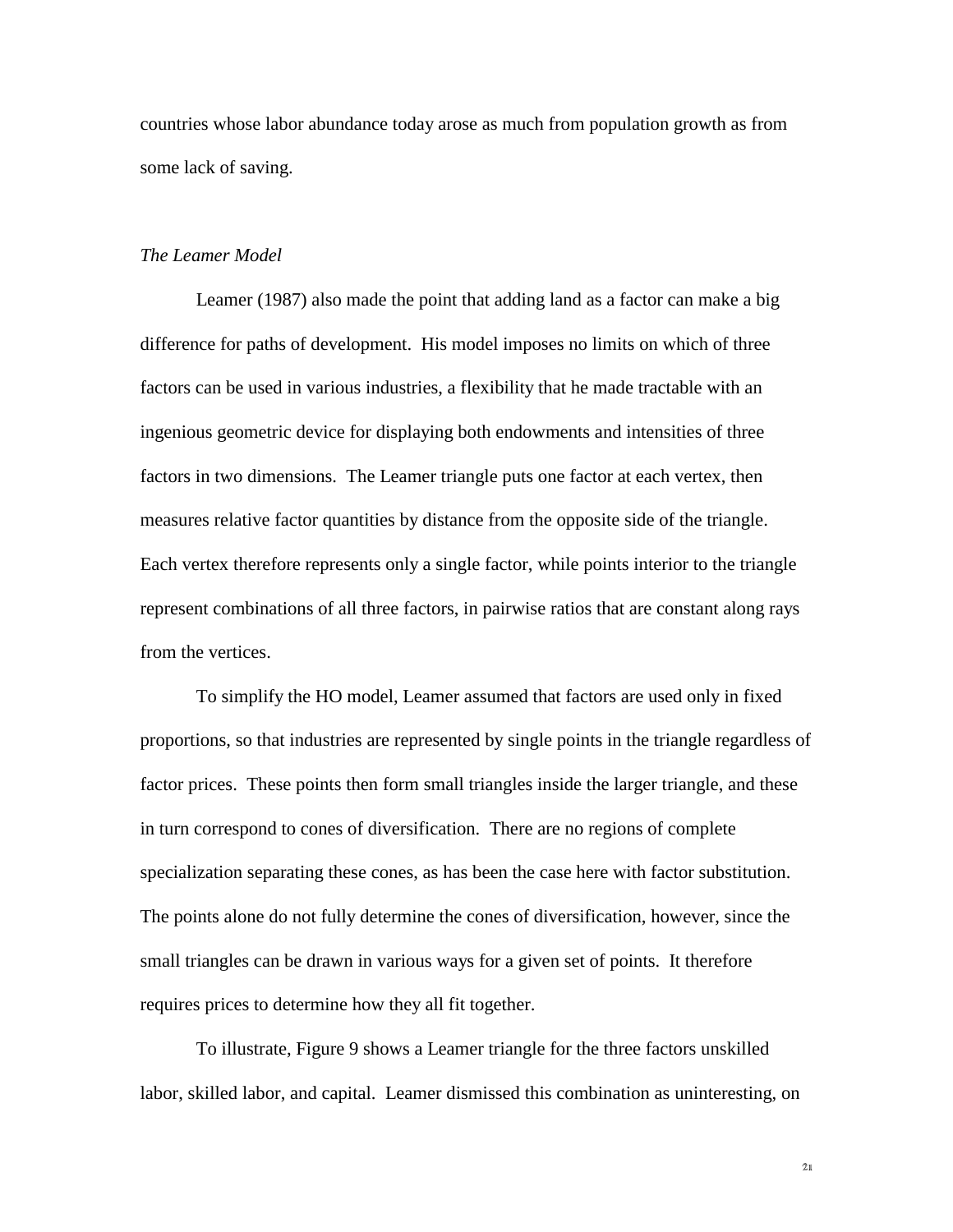the grounds that physical and human capital tend to accumulate together, and I certainly agree that for many purposes adding land, instead of human capital or skilled labor, is more informative. But having already done that above, I would prefer to focus next on how trade may depend on the nature of a country's growth, recognizing that countries do in fact influence, through their policies and cultures, the choice between human and physical capital accumulation.

Following Leamer in other respects, however, I arbitrarily select several industries with different factor intensities to describe the world. These are based on nothing more than a very impressionistic idea of actual technologies, plus a desire to keep things fairly simple and to have each industry name start with a different letter of the alphabet:

- H: Handicrafts Unskilled labor only
- T: Textiles Much unskilled labor and some capital, no skilled labor
- A: Autos Much capital and some unskilled labor, no skilled labor
- C: Chemicals All three factors
- E: Education Skilled labor and capital only, same proportions as Chemicals
- P: Programming Much skilled labor and some unskilled labor, no capital

The points in Figure 9 embody these assumptions about the factors needed in each industry. The solid lines arbitrarily connecting some of them then delineate, as triangles, five cones of diversification. Countries that happen to be located inside these triangles can produce a mixture of the three goods defining them. For example, a country that has mostly unskilled labor, with only a little capital and skilled labor, will have its endowment close to the *U* vertex of the large triangle, and it will therefore be in the cone HTP, producing a mix of handicrafts, textiles, and programming.

In order to grow, such a country will accumulate capital and/or skilled labor. Depending on the proportions of these two factors that it happens (or decides) to acquire,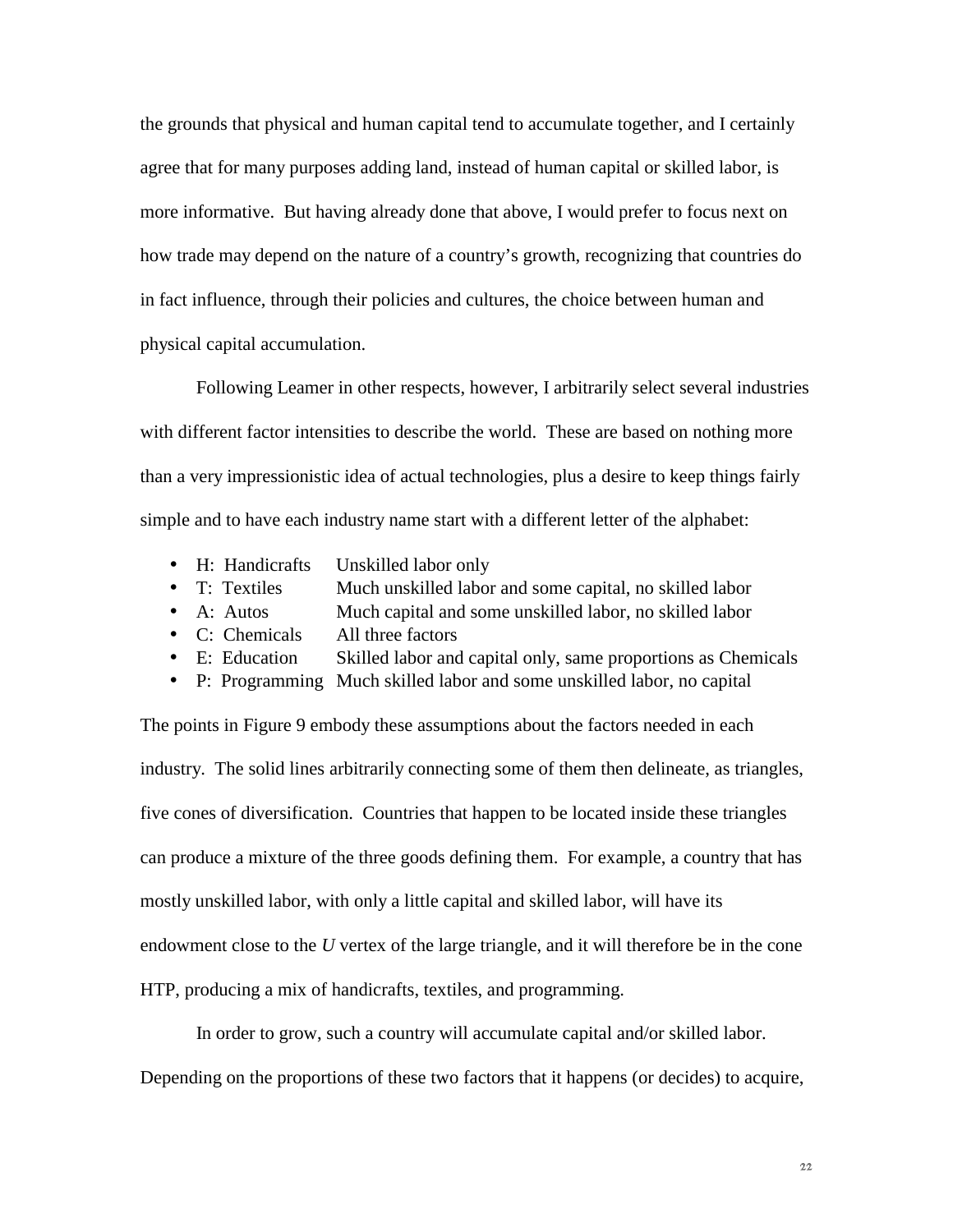it may follow either of the two dashed arrows  $G_1$  and  $G_2$  shown in the figure, or of course any of infinitely many others. These paths both keep the ratio of capital to skilled labor constant, at a high level along  $G_1$  and at a low level along  $G_2$ , but that is of course no more necessary than anything else I have drawn here.

Along both of these growth paths, the countries start with the mixture of H, T and P that I said above, although the country with more capital produces more T and the other more P. Along both paths also, as drawn, the countries soon pass into the cone TCP, where they cease producing handicrafts and start producing chemicals. But continued growth along *G*1 leads soon into cone TCA, where programming is exchanged for producing autos, while growth along  $G_2$  leads eventually into cone PCE where textiles is abandoned in favor of education. The  $G_1$  path also leads even further into cone CAE, where it too begins producing education instead of textiles. In the Leamer model, all of these paths for output are linear in the inputs, and I could draw graphs much like Figure 6 to illustrate them, as indeed Leamer does himself. However, I want to make a different point here.

First, although Leamer does not stress it, the small triangles representing cones of diversification in his pictures could just as easily include additional industries in their interiors that can operate together with those at the corners. That is, just as in Figure 7a, prices may well adjust so that a whole batch of goods, not just three, can be produced within a cone at the same factor prices. Indeed, if there are many more goods than countries, that will be necessary. Therefore, rather than going through the exercise above of trying to identify the major industries and their factor intensities within the Leamer

 $2\overline{3}$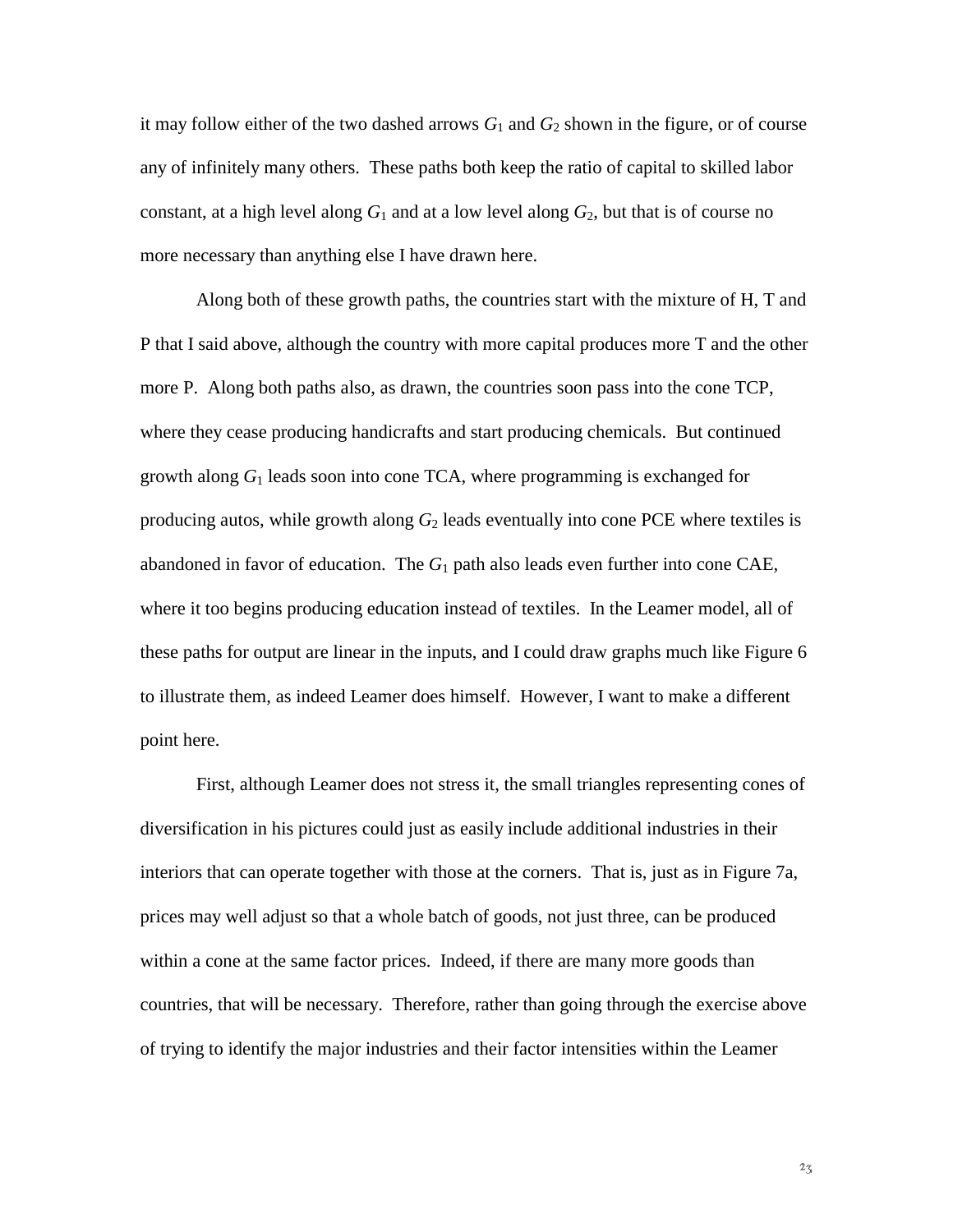triangle, we should probably better think of the triangle as being sprinkled liberally with dots representing industries with all manner of factor intensities.

What then will define the cones? Again, as in the two-factor model, I think that we do not really know, although it will surely be some interaction between country factor endowments and this distribution of factor intensities. That would have to be the case if there were only a few countries, together with many goods.

As an example, let us construct a Leamer triangle for a world of just three comparably sized countries and many goods. Assume that the three countries have sufficiently different factor endowments to prevent FPE, even between any two of them, so that instead we have three sets of factor prices.<sup>11</sup> I will take country A to be abundant in unskilled labor with therefore a low unskilled wage, country B to be abundant in capital with a low rental, and country C to be abundant in skilled labor, with a low skilled wage. Figure 10 shows iso-factor-cost planes for each of the countries, given these factor prices. For all of them to compete under free trade, each plane must lie further from the origin than the others for some set of factor requirements, so that there exist goods that each country can produce and export to the others. Goods vectors are not shown in Figure 10, but one should think of the space as being well populated with them, so that each country has plenty that it can produce. For this to be an equilibrium, factor prices and the resulting goods prices must also have adjusted so that supply can equal demand for every good and so that each country's trade is balanced. I assume all that to be the case.

 $\overline{a}$ 

 $11$  The construction here is analogous to that given for two factors in Deardorff (1979).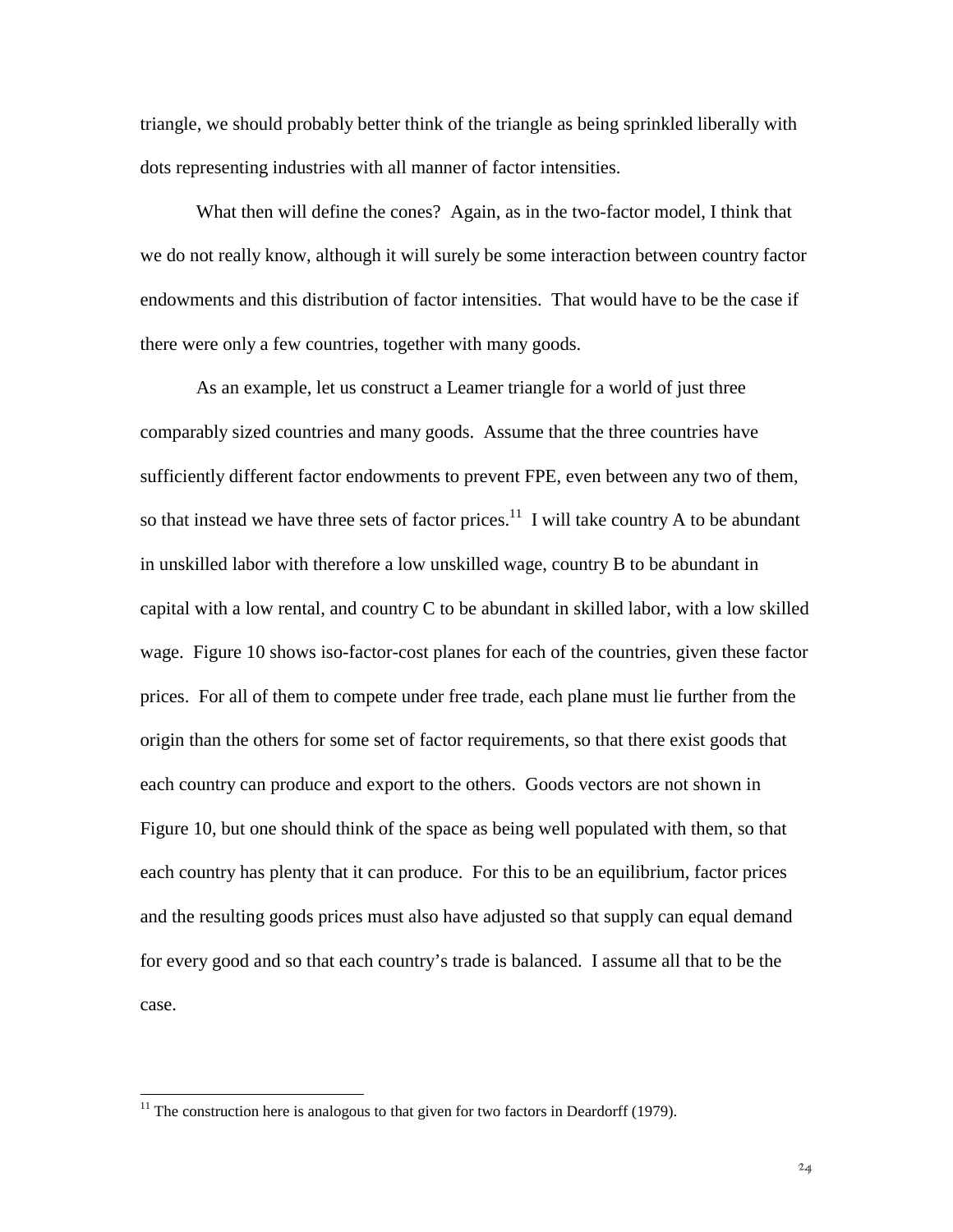The resulting Leamer triangle is shown in Figure 11. Notice that the factor planes in Figure 10 divide the Leamer triangle into three regions, one for each country, each of which must contain the factor endowment vector of the country. The latter are shown in Figure 11as the circles labeled *A*, *B*, and *C*. The three regions are not, however, triangles, as Leamer typically draws them, but rather quadrilaterals as they appeared in Figure 10. Nor are the borders of these regions necessarily defined by industry factor requirement vectors, which may or may not have happened to coincide with the intersections of the factor price planes in Figure 10. I have drawn black dots representing a rather large number of industries into Figure 11, more or less randomly, and only a couple of them coincide with the boundaries of regions.

What are the cones of diversification? At first I thought that they were these entire quadrilateral regions taken from the factor price planes, but they are not. Diversification requires production of the goods within the cone, and therefore can only occur with a convex linear combination of their factor requirements. It is critical, for example, that the factor endowment circles lie among, not outside of, the spaces spanned by the factor requirements in the respective cones. These are drawn in Figure 11 as the many-sided dashed polygons within each of the three quadrilaterals formed by the factorprice planes

Consider now the situation that confronts any small country that we add to this world of three large countries. If the small country can fully employ its factors producing two or more<sup>12</sup> of the goods produced by one of the large countries, then it will do so, and it will share that large country's factor prices. But if its factor endowments place it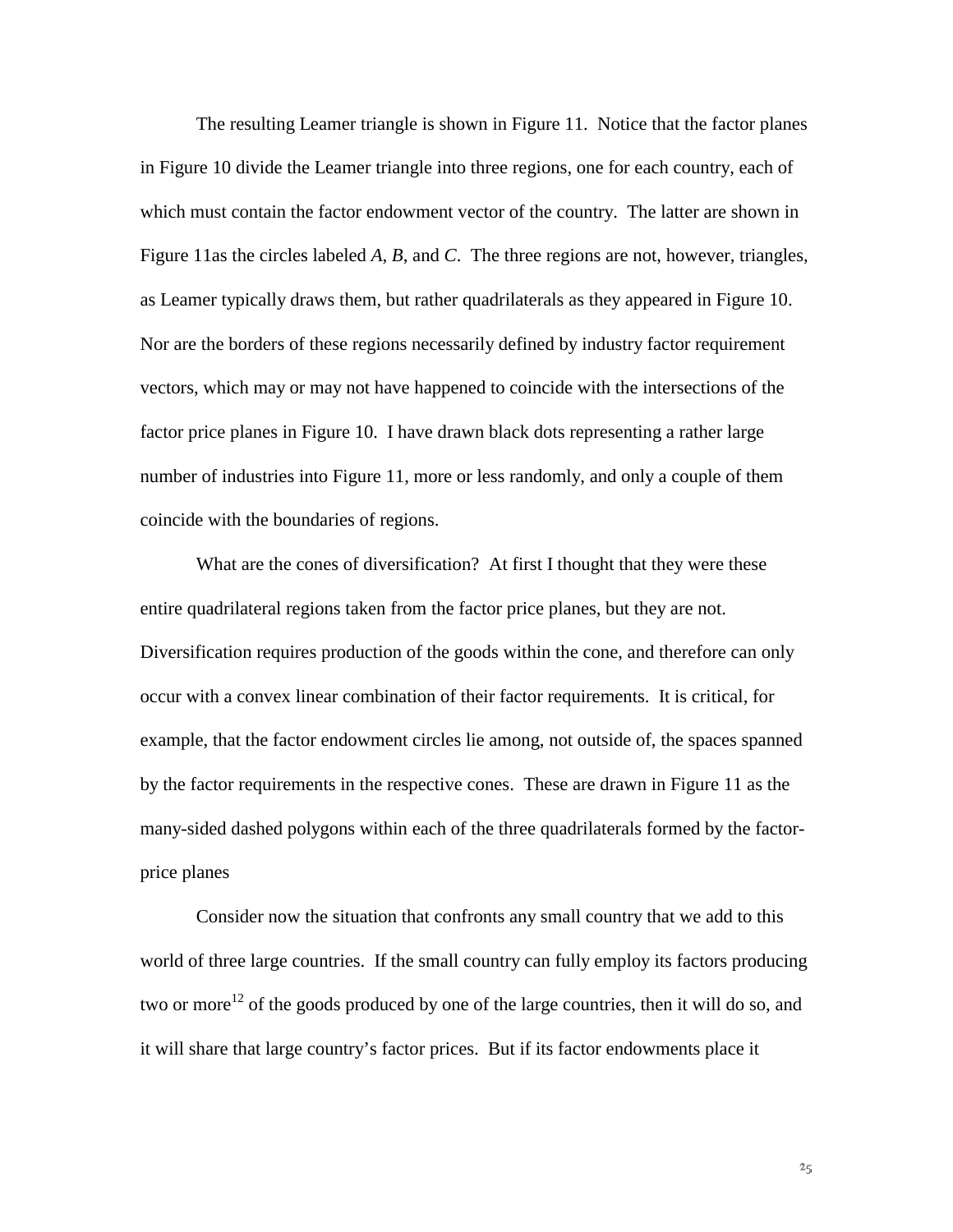outside all of the three polygons representing the convex combinations of individual large-country industry factor requirements, then it will have to produce goods from two or more of the large countries in order to fully employ its factors. Just which two, as in Leamer, will depend on prices in ways that we cannot know without more information

In Figure 11, therefore, the three major cones of diversification that correspond to the large countries' factor prices are the aforementioned polygons, which are the convex hulls of the dots showing the goods that they produce. I have filled part of the remaining space with somewhat arbitrarily selected small triangles to show what happens outside these hulls.

Now consider again the two growth paths, *G*1 and *G*2, that might be followed by small countries as they grow within this world of three large and stationary countries. Both start within the diversification cone of Country  $A$  – the dashed polygon that encloses Country A's endowment. Both therefore share Country *A*'s factor prices initially, including its low wage of unskilled labor. As they grow, both will at first continue to produce only goods that Country A produces. However, the exact mix of these goods will change, shifting towards the more capital-intensive ones along  $G_1$  and towards the more skill-intensive ones along  $G_2$ . Factor prices will not change as long as the small countries remain in A's cone.

At points  $\delta_1$  and  $\delta_2$ , however, both leave the cone and must produce something else. Along *G*1, the small country begins to produce good *f* from *B*'s cone together with goods *a* and *b* from *A*'s. These three goods form a little cone of diversification, the small triangle *abf*, for the small country alone. The country soon leaves this cone too, however,

<sup>&</sup>lt;sup>12</sup> Three are enough, since there are three factors.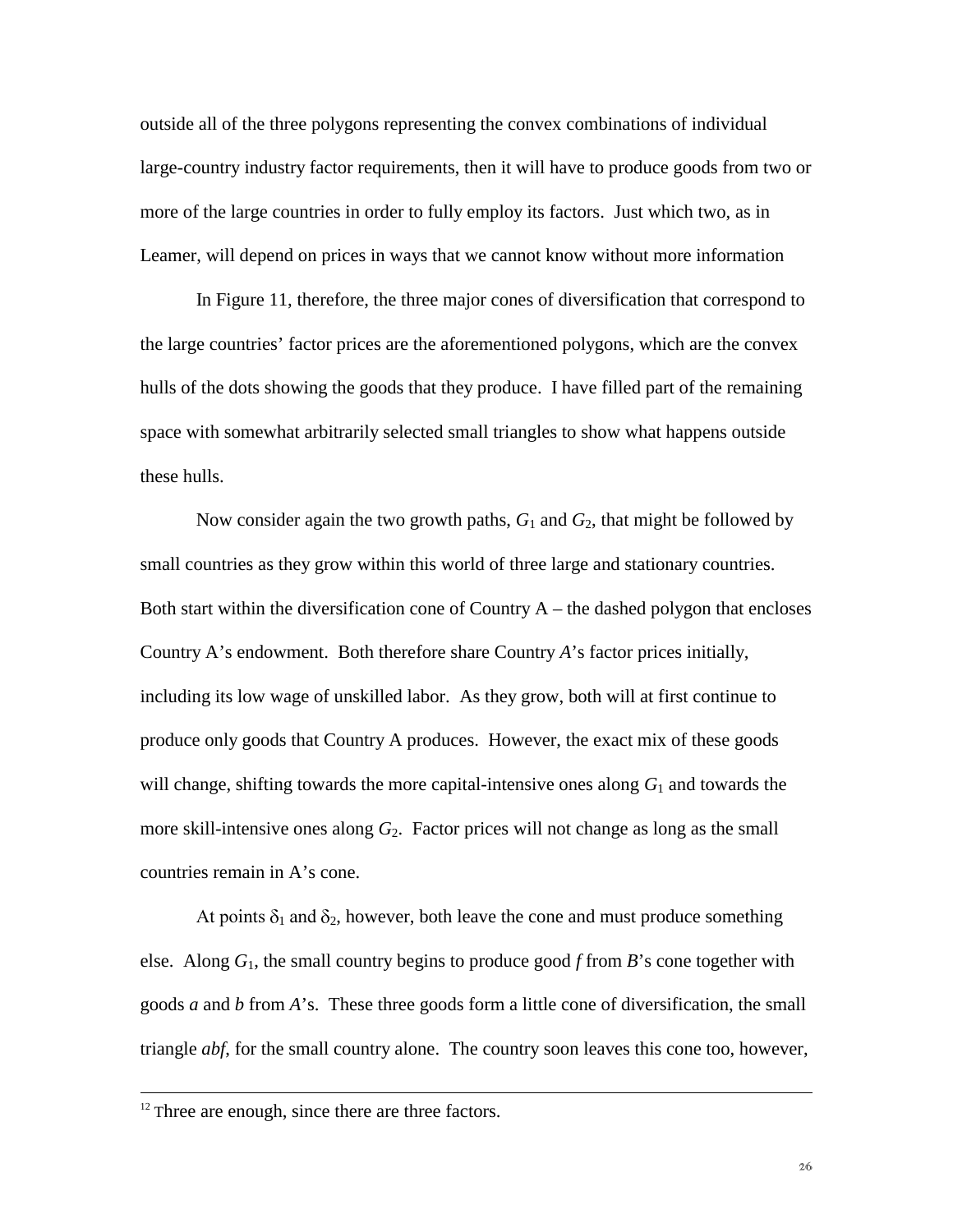passing into *afe*, where it produces two of *B*'s goods, *f* and *e*, together with good *a* from country *A*. Eventually it grows into Country *B*'s diversification cone, shown as another polygon, and from there on its combination of goods is all from country *B* and is indeterminate.<sup>13</sup>

The path  $G_2$  is similar, except that by accumulating more skilled labor instead of capital it heads toward large country *C*'s cone of diversification, instead of *B*'s. Interestingly along the way, however, while it is between large country cones, it briefly produces one of the goods from country *B*: good *g*. It just happens to be the case as I have drawn them, that Leamer's little triangles of diversification that lie along the growth path *G*2 include two – *cig* and *ihg* – that extend into country *B*'s factor price plane and include one of its goods.

 $\overline{a}$ 

<sup>&</sup>lt;sup>13</sup> Were it to continue to grow out the other side of *B*'s cone, it would first produce a combination of goods from *B* and *C*, then pass beyond the convex hull of *all* production points. The return to capital and/or the (excess) wage paid to skilled labor would go to zero, and then, if not before, accumulation would stop.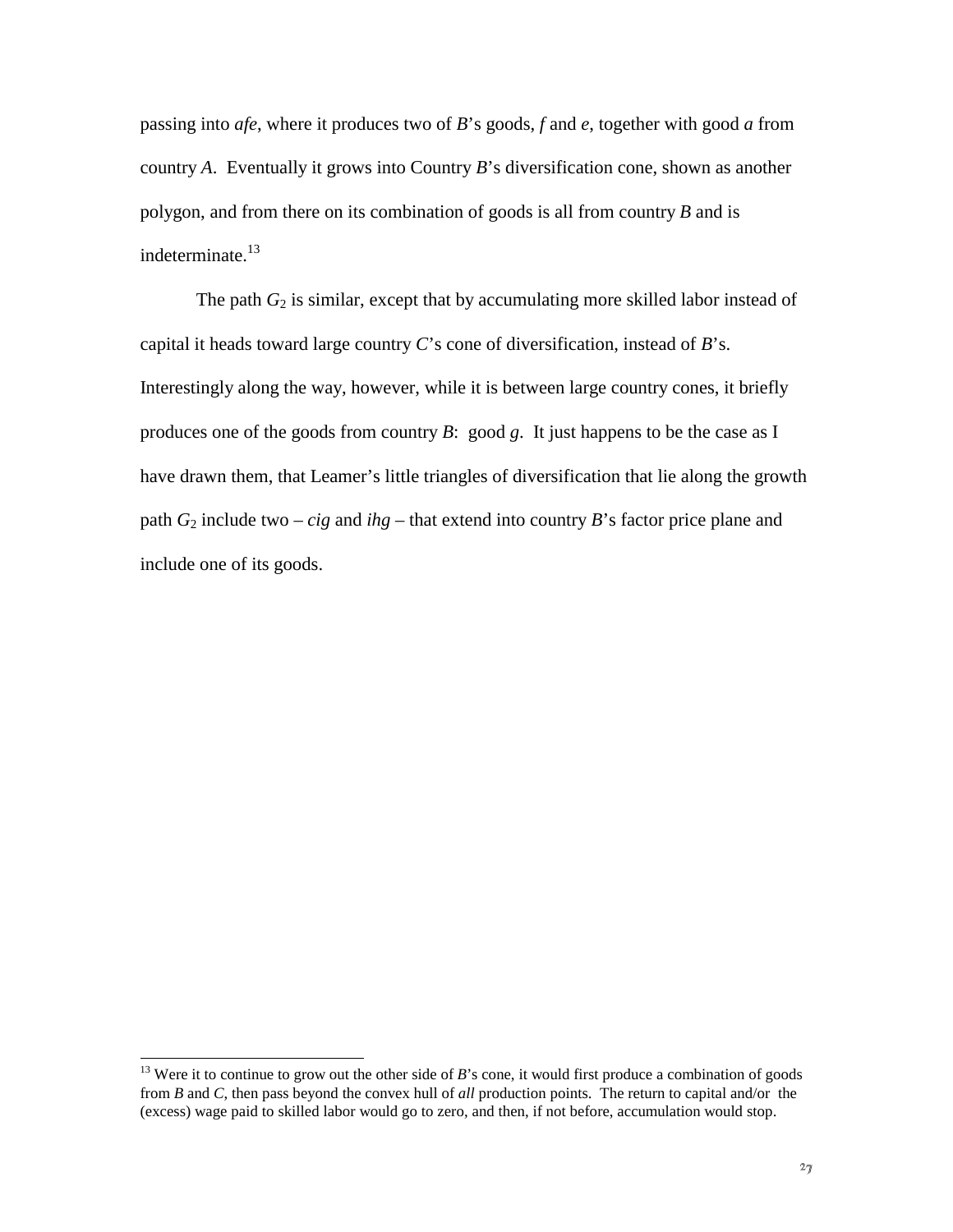#### **V. Conclusion**

There is nothing new here. We were taught years ago by Heckscher and Ohlin that patterns of production and trade should depend on factor endowments, and all I have done is to illustrate that dependence during the process of factor accumulation that occurs during growth. Nor have any of these illustrations been new, really, since I believe that all of them have appeared before within the literature, or at least in the mind, of trade theory. The point has merely been to bring these pictures together into one place, so that we can refer to them, and so that we can agree on what the process of factor accumulation entails for patterns of production and trade.

That lesson is simply this: As a country accumulates factors of production during the process of growth, it is very likely that the goods in which it has a comparative advantage will change over time, and then that they will change again, and yet again. What matters is not a country's absolute endowments, but its factors compared to those of the world. If it accumulates a productive factor, such as capital, more rapidly than that factor is expanding in the world, then it will eventually move over time up a ladder of comparative advantage based on the abundance of that factor. As it ascends the ladder, it will pass from one cone of diversification to another, shifting production first into and then out of one or more of the goods that can be produced efficiently within each cone. There are different ladders for different productive factors such as capital and skilled labor, and which ladder a country will climb depends on the proportions with which it accumulates them. In addition, since some productive factors such as land cannot be accumulated, it is also possible that movement will be down, not up, one of these ladders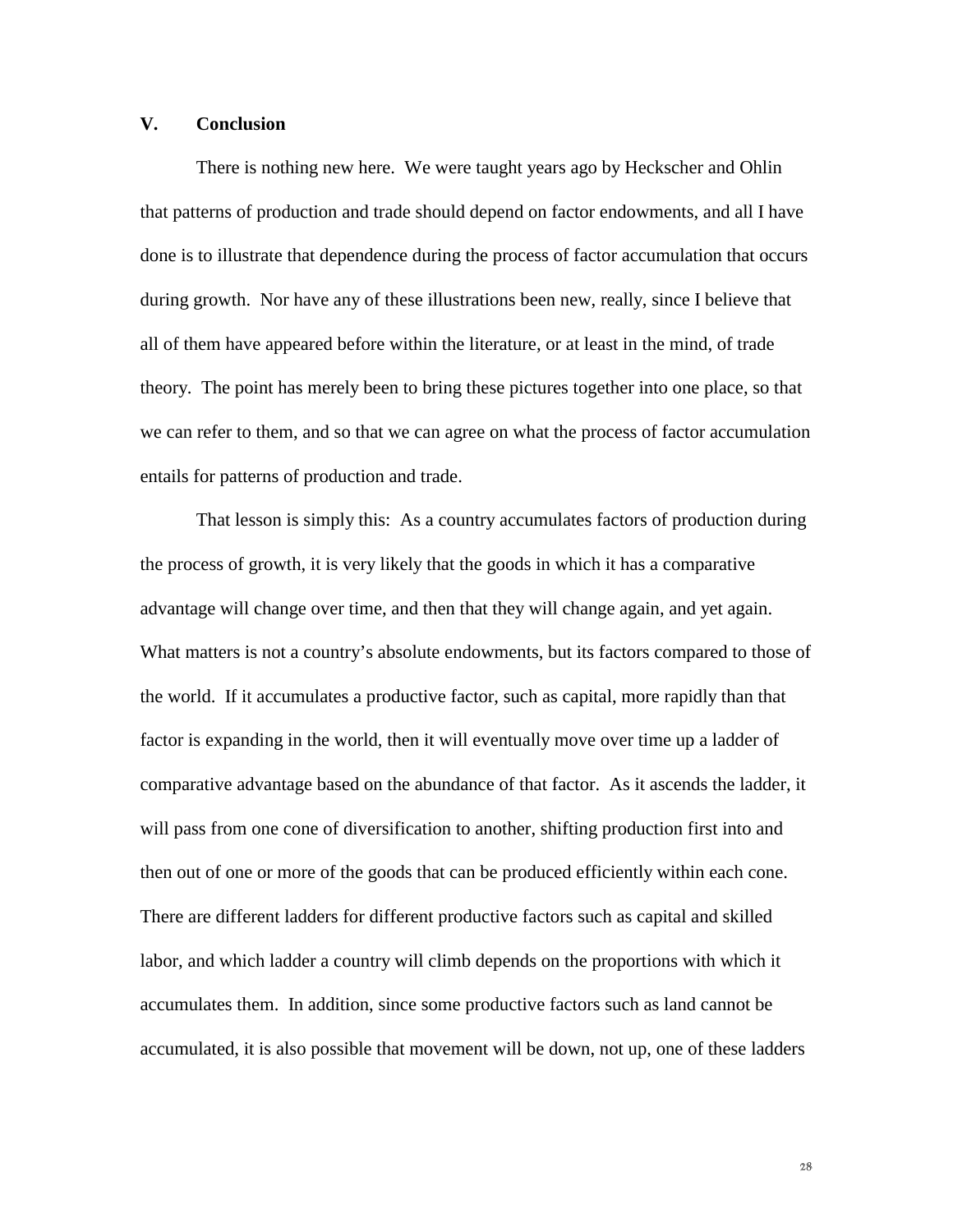of comparative advantage, in spite of the fact that an economy's overall income may be growing.

The importance of all this for growth and development has been known for some time – at least since Krueger (1977) – but it bears repeating. The process of development in the HO model is not smooth. Instead, it requires that industries rise and fall, that resources move into and out of activities that become profitable and then cease to be so. This is bound to be costly for those who must bear the burden of that adjustment.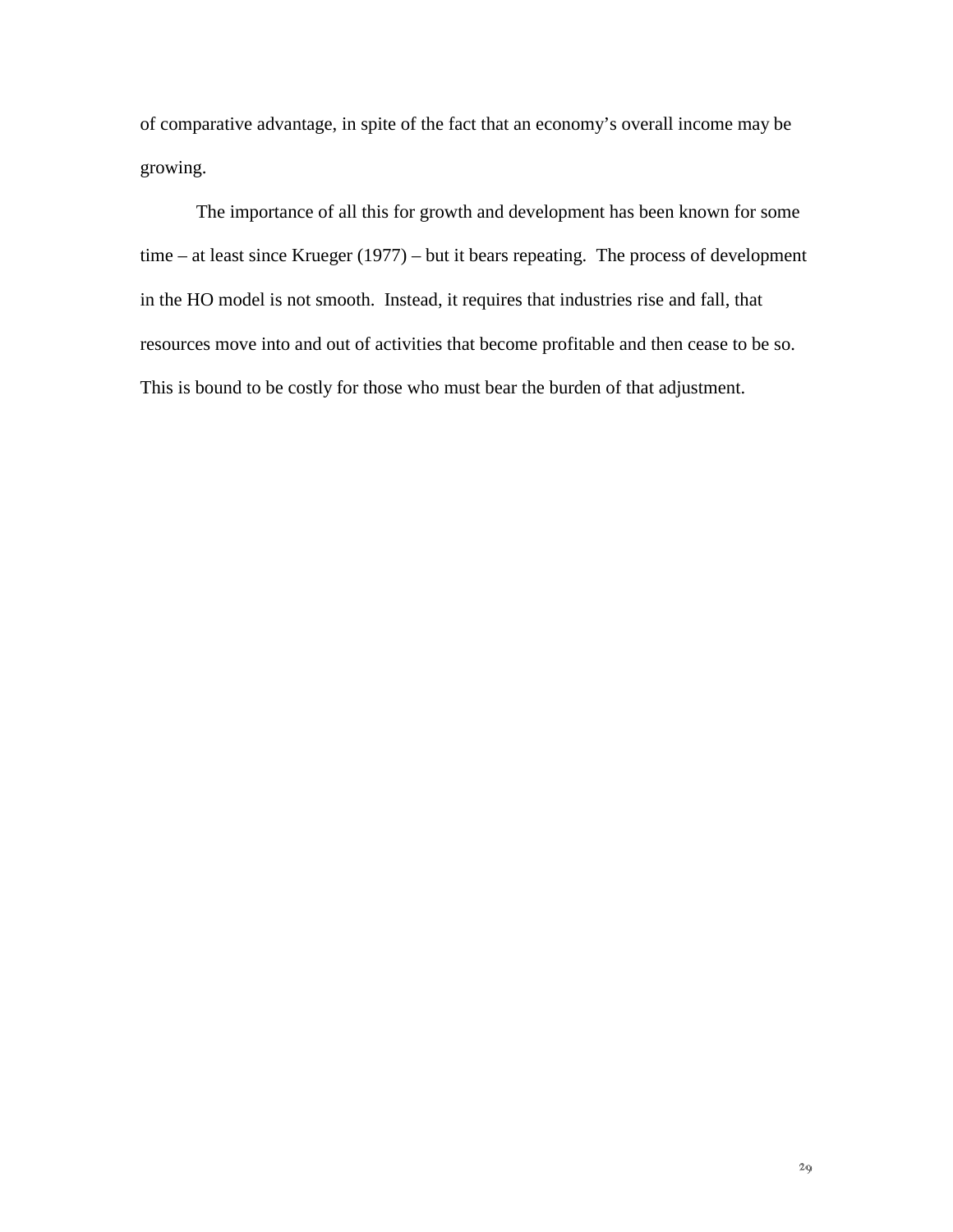# **Appendix**

*Cobb-Douglas World*

Equation (1) follows immediately from ratio of the factor shares:

$$
\frac{w^{B} L^{B} / E}{r^{B} K^{B} / E} = \frac{\alpha (1 - \beta_{1}) + (1 - \alpha)(1 - \beta_{2})}{\alpha \beta_{1} + (1 - \alpha)\beta_{2}}.
$$
\n(A1)

Equation (3) follows from equating factor prices to the ratio of factor marginal products

$$
\frac{r^B / p_i}{w^B / p_i} = \frac{\beta_i \tilde{k}_i^{B_i - 1}}{(1 - \beta_i) \tilde{k}_i^{B_i}},
$$
\n(A2)

from which, using (1),

$$
\widetilde{k}_i = \frac{\beta_i}{1 - \beta_i} \frac{w^B}{r^B} = \frac{\beta_i}{1 - \beta_i} \Gamma k^B.
$$
\n(A3)

Price can be found from marginal cost as

$$
p_{i} = \frac{w^{B}}{(1-\beta_{i})k_{i}^{\beta_{i}}} = \frac{w^{B}}{(1-\beta_{i})\left(\frac{\beta_{i}}{1-\beta_{i}}\right)^{\beta_{i}}} = \frac{w^{B}\Gamma^{-\beta_{i}}(k^{B})^{-\beta_{i}}}{(1-\beta_{i})^{(1-\beta_{i})}\beta_{i}^{\beta_{i}}}
$$
  
=  $w^{B}\pi_{i}^{-1}\Gamma^{-\beta_{i}}(k^{B})^{-\beta_{i}}$  (A4)

from which (2) follows immediately. (4) is then

$$
v_{i} = p_{i} (k^{A})^{\beta_{i}} = w^{B} \pi_{i}^{-1} \Gamma^{-\beta_{i}} \left(\frac{k^{A}}{k^{B}}\right)^{\beta_{i}}.
$$
 (A5)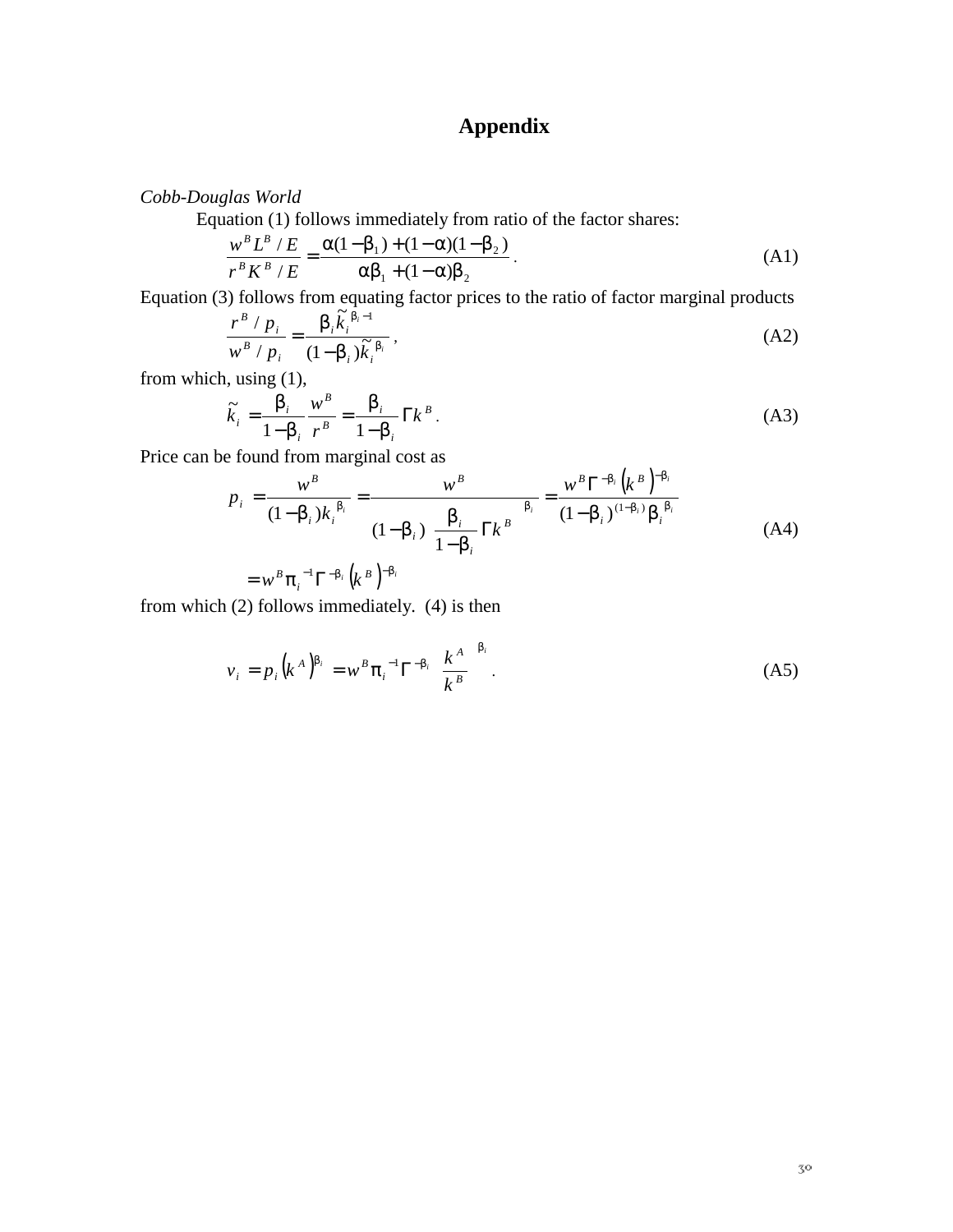#### **References**

- Davis, Donald R. and David E. Weinstein 1999 "Trade in a Non-Integrated World: Insights from a Factor Content Study," in process, (April 29).
- Deardorff, Alan V. 1974 "A Geometry of Growth and Trade," *Canadian Journal of Economics* 7, (May), pp. 295-306.
- Deardorff, Alan V. 1979 "Weak Links in the Chain of Comparative Advantage," *Journal of International Economics* 9, (May), pp. 197-209.
- Deardorff, Alan V. 1984 "An Exposition and Exploration of Krueger's Trade Model," *Canadian Journal of Economics* 17, (November), pp. 731-746.
- Deardorff, Alan V. 1994 "The Possibility of Factor Price Equalization, Revisited," *Journal of International Economics* 36, pp. 167-175.
- Deardorff, Alan V. 1997 "Rich and Poor Countries in Neoclassical Trade and Growth," Research Seminar in International Economics Discussion Paper No. 402, University of Michigan, June 29.
- Deardorff, Alan V. 1998a "Determinants of Bilateral Trade: Does Gravity Work in a Neoclassical World?" in Frankel, Jeffrey, ed., *The Regionalization of the World Economy*, Chicago: University of Chicago Press.
- Deardorff, Alan V. 1998b "Does Growth Encourage Factor Price Equalization," Discussion Paper No. 431, Research Seminar in International Economics, University of Michigan, August 10.
- Debaere, Peter and Ufuk Demiroglu 1998 "On the Similarity of Country Endowments and Factor Price Equalization," in Peter Debaere, *The Factor Proportions Theory of International Trade and Finance*, Ph.D. thesis, University of Michigan, Chapter 2.
- Galor, Oded 1996 "Convergence? Inferences from Theoretical Models," *Economic Journal* 106 (July), pp. 1056-1069.
- Jones, Ronald W. 1971 "A Three-Factor Model in Theory, Trade, and History," in J.N. Bhagwati, R.W. Jones, R.A. Mundell, and J. Vanek, eds., *Trade, Balance of Payments, and Growth: Essays in Honor of Charles P. Kindleberger*, Amsterdam: North-Holland.
- Krueger, Anne O. 1977 *Growth, Distortions, and Patterns of Trade Among Countries*, Princeton Studies in International Finance, No. 40, (Princeton).
- Leamer, Edward E. 1987 "Paths of Development in the Three-Factor, *n*-Good General Equilibrium Model," *Journal of Political Economy* 95, pp. 961-999.
- Solow, Robert 1956 "A Contribution to the Theory of Economic Growth," *Quarterly Journal of Economics* 70, pp. 65-94.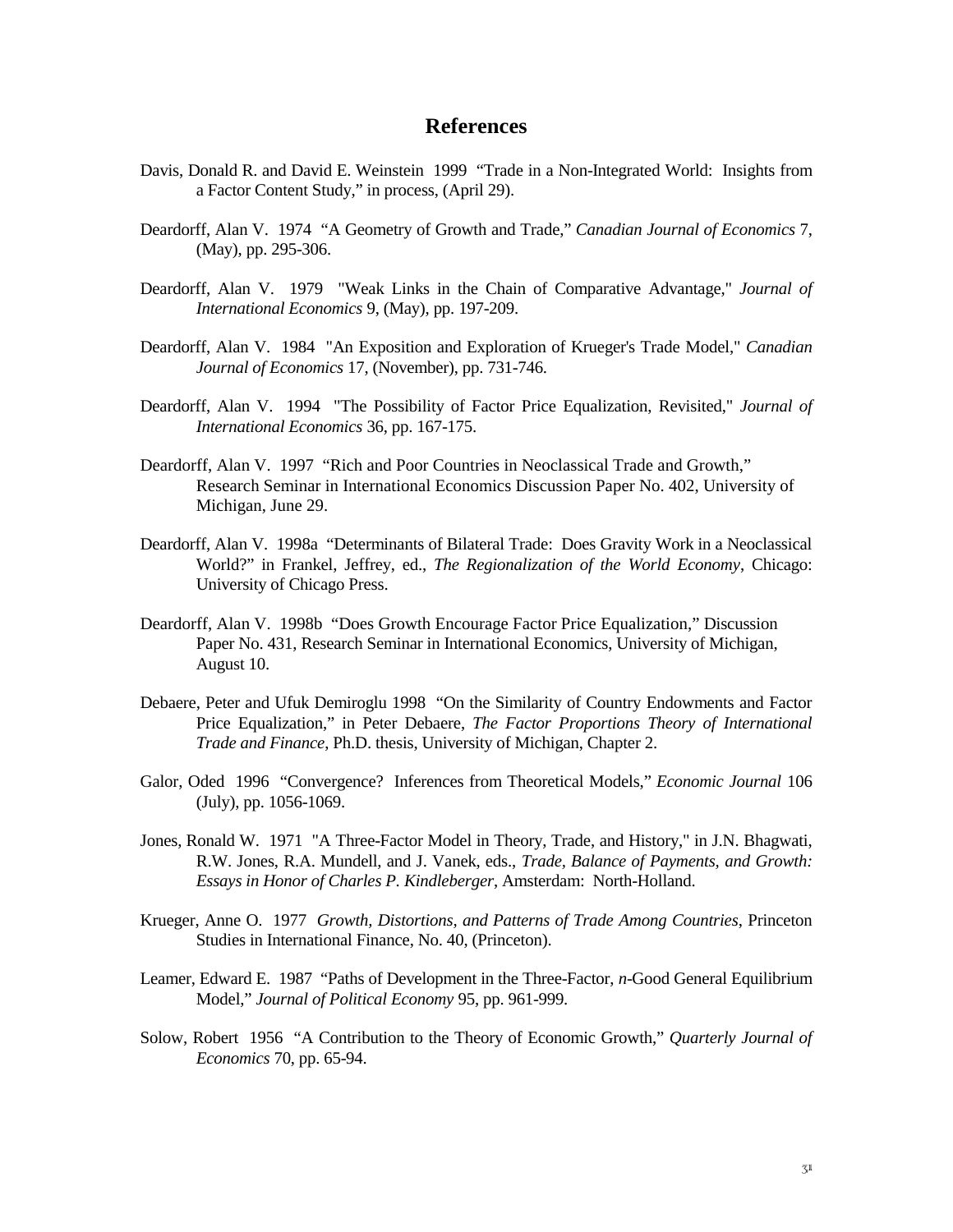

Figure 1 Determination of Specialization Two Factors, Two Goods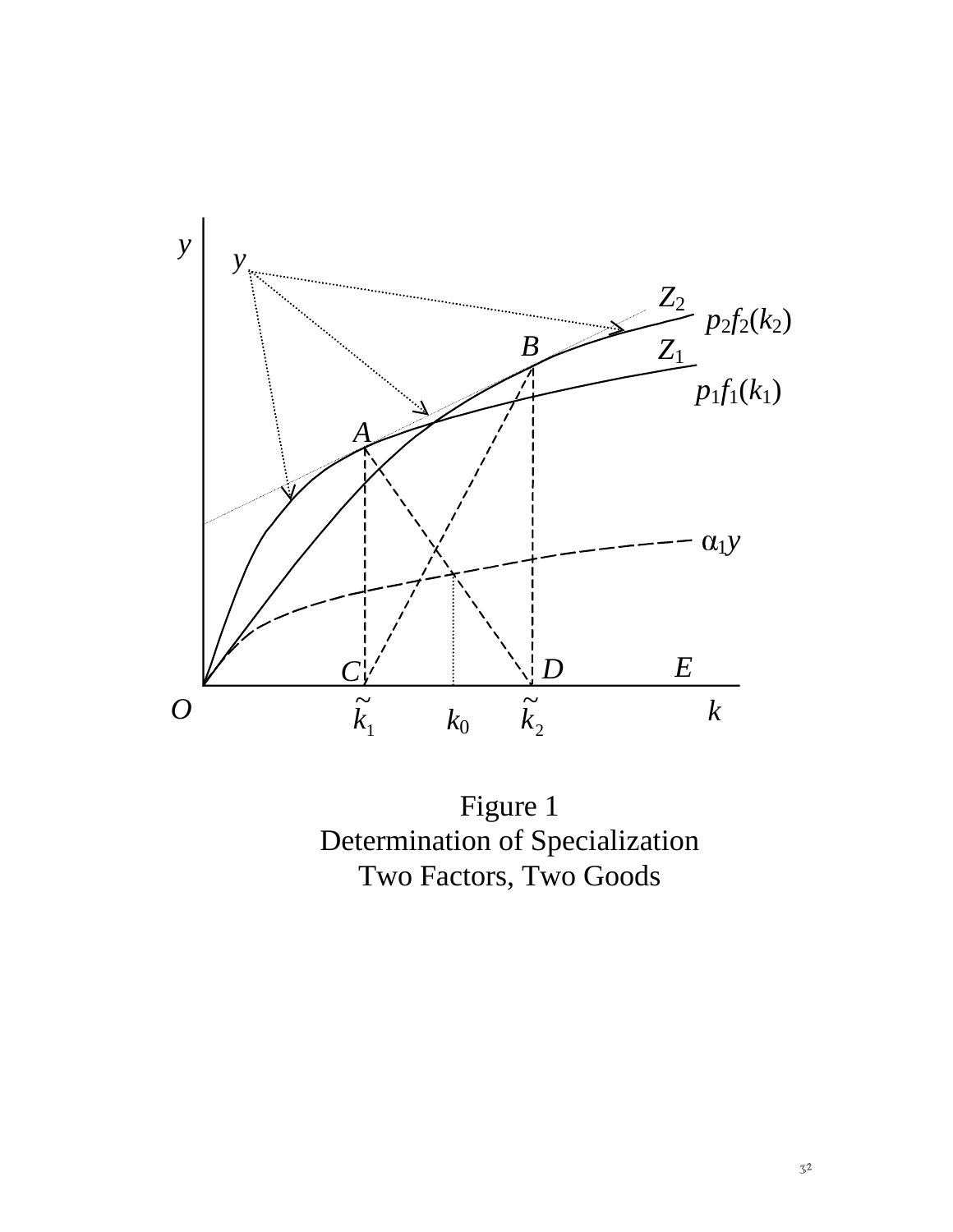

Figure 2 Paths of Output and Trade Two Factors, Two Goods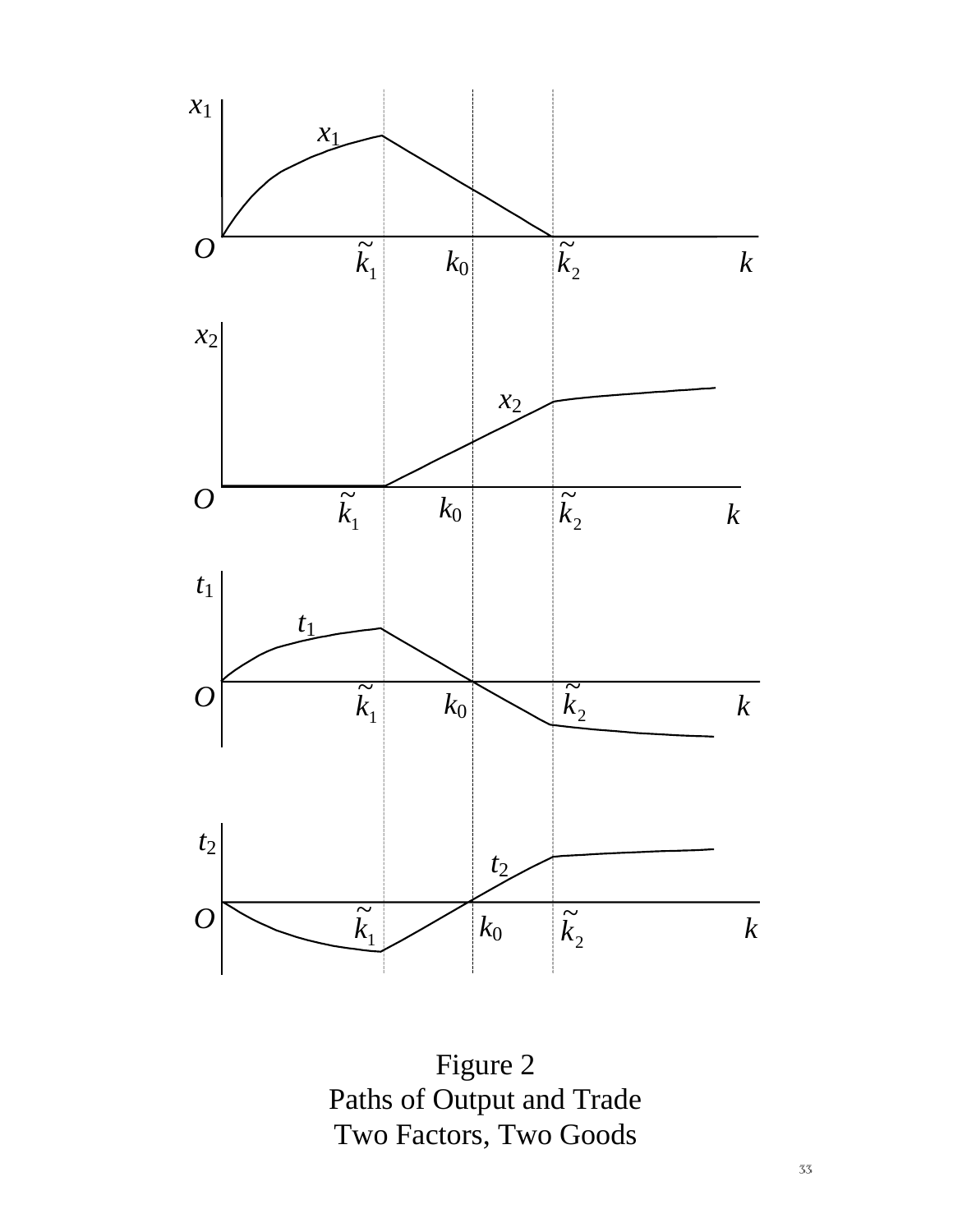

Figure 3 Determination of Specialization In a Growing World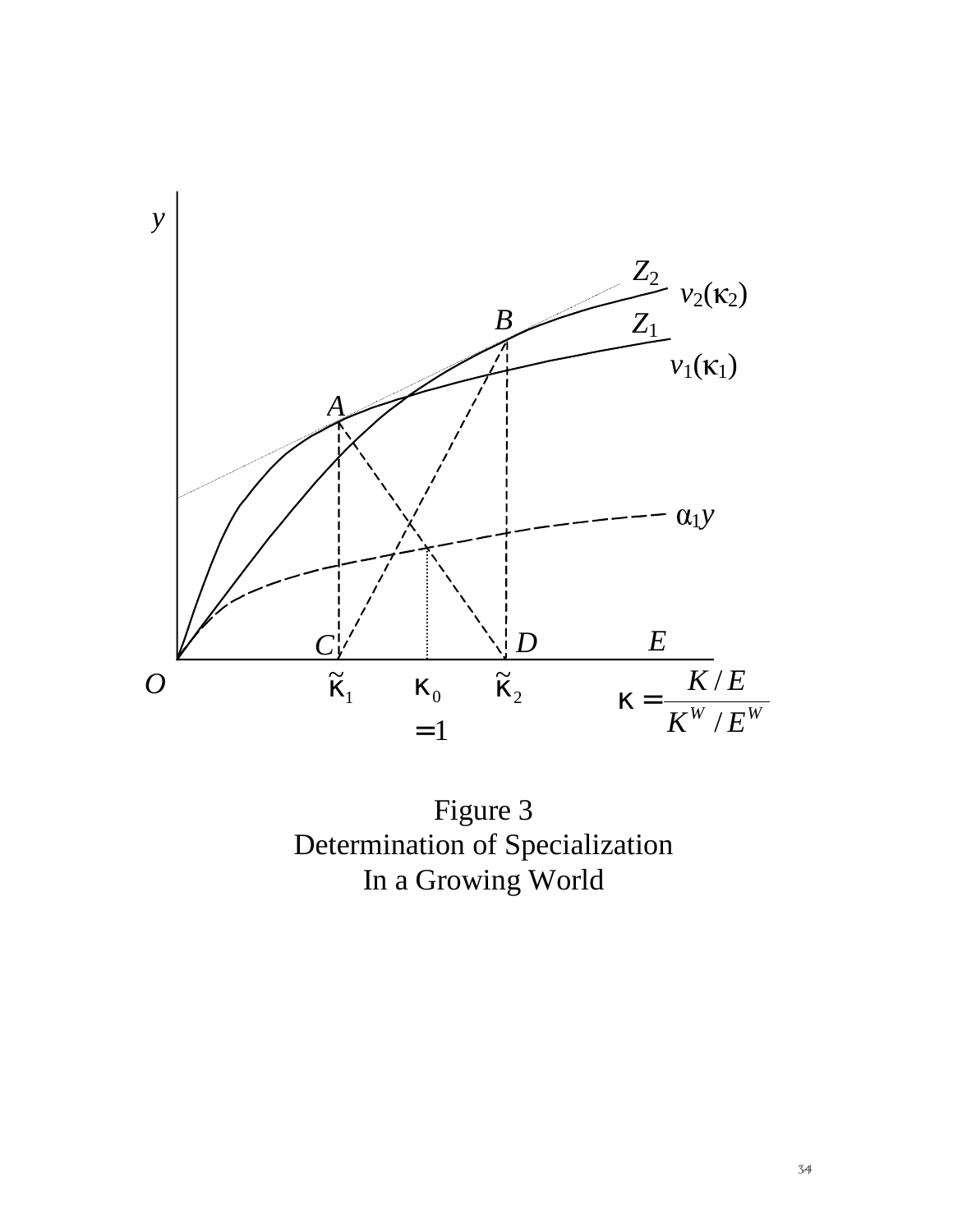

Figure 4 Diversification with Two Factors, Three Goods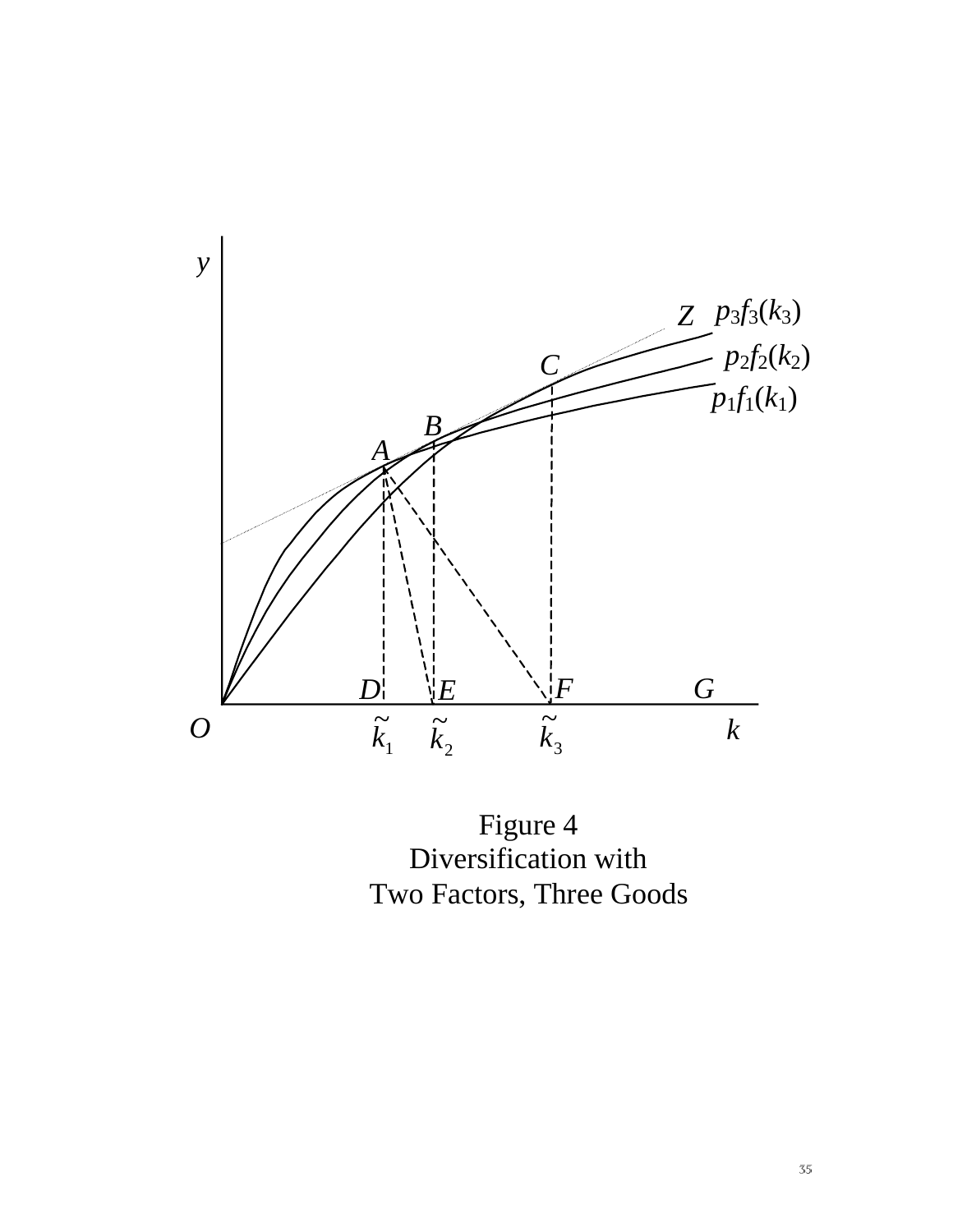

Figure 5 Two Factors, Three Goods, Two Cones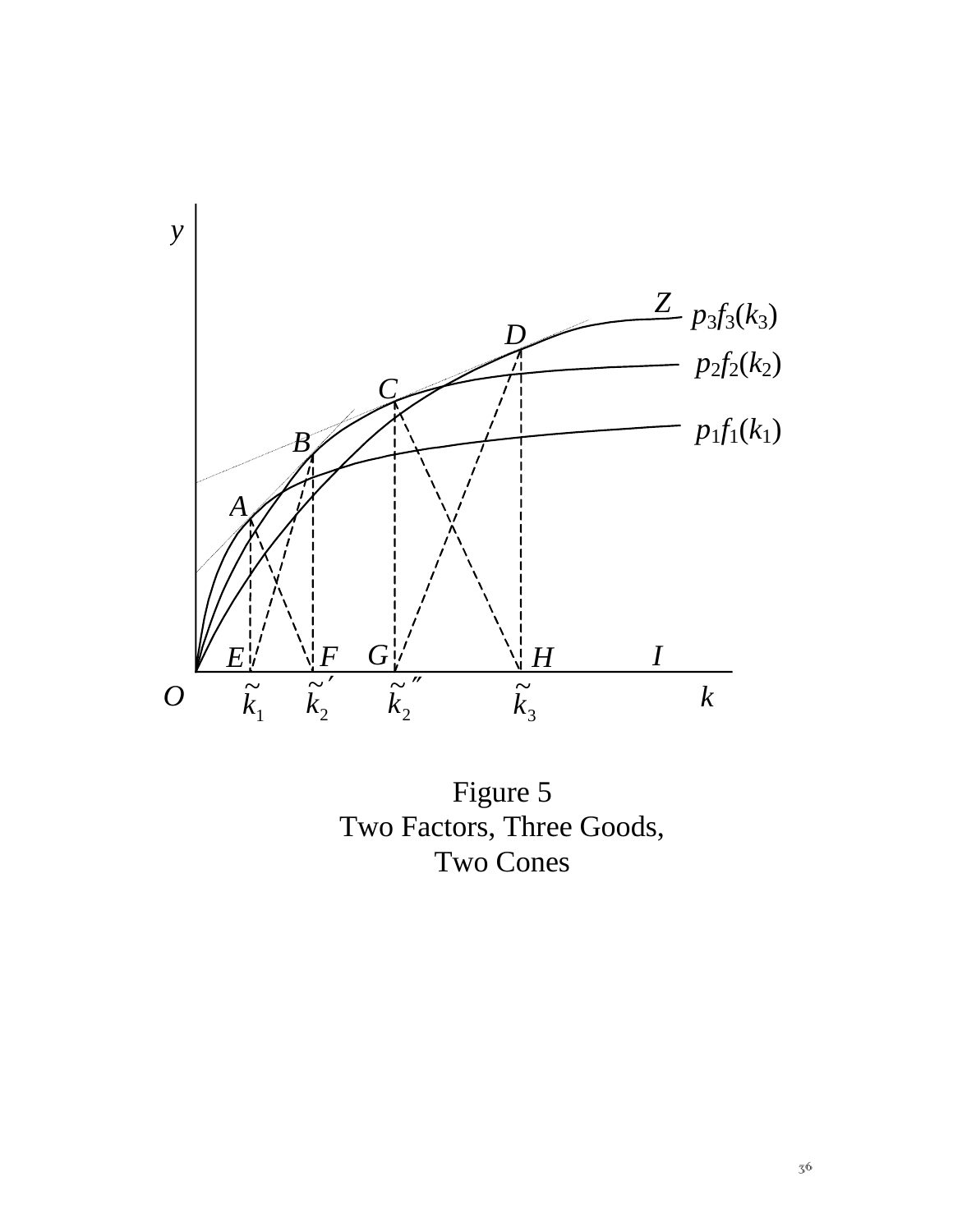

Figure 6 Paths of Output, Trade and Factor Prices, Two Factors, Three Goods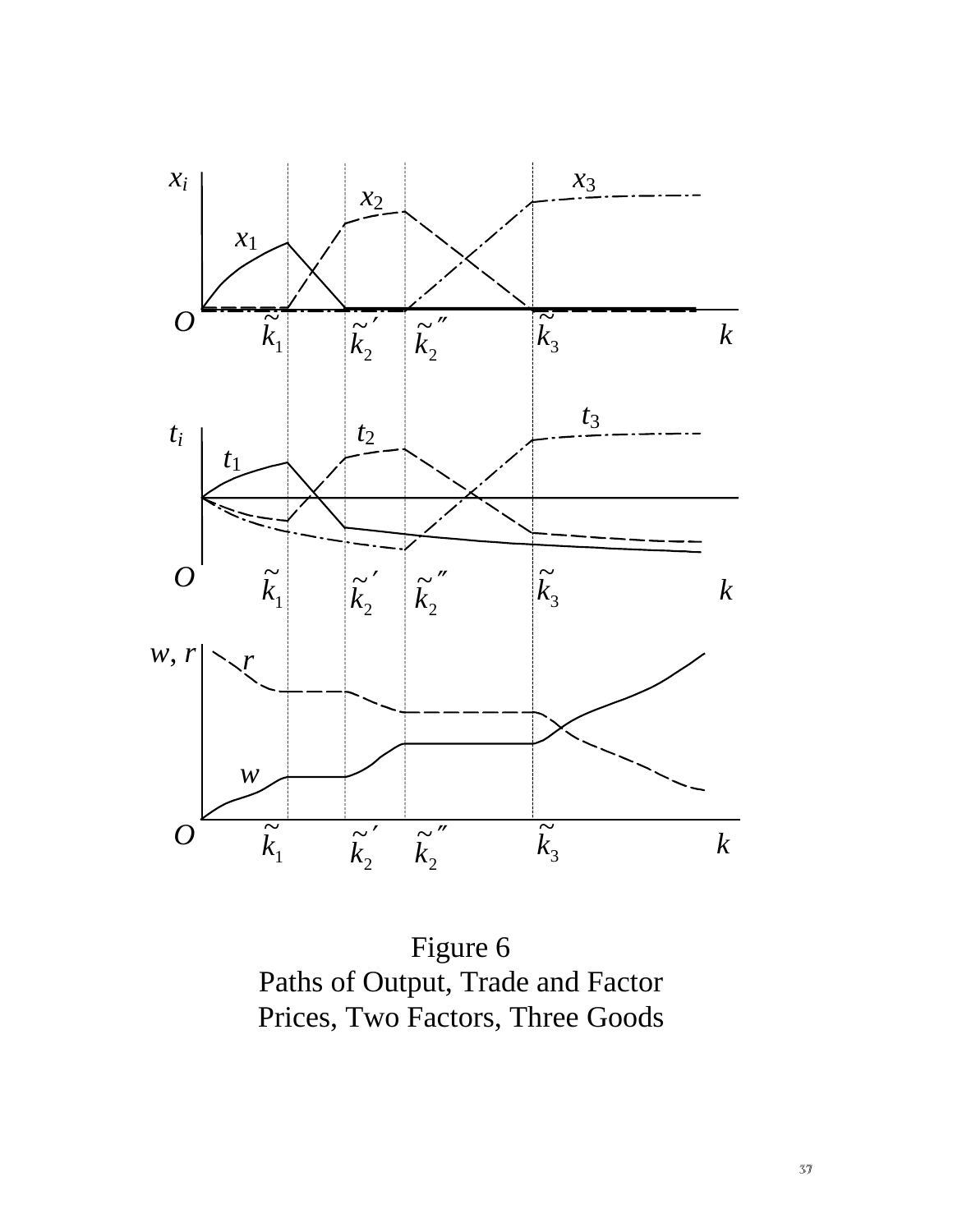

Two Factors, Many Goods, Many Cones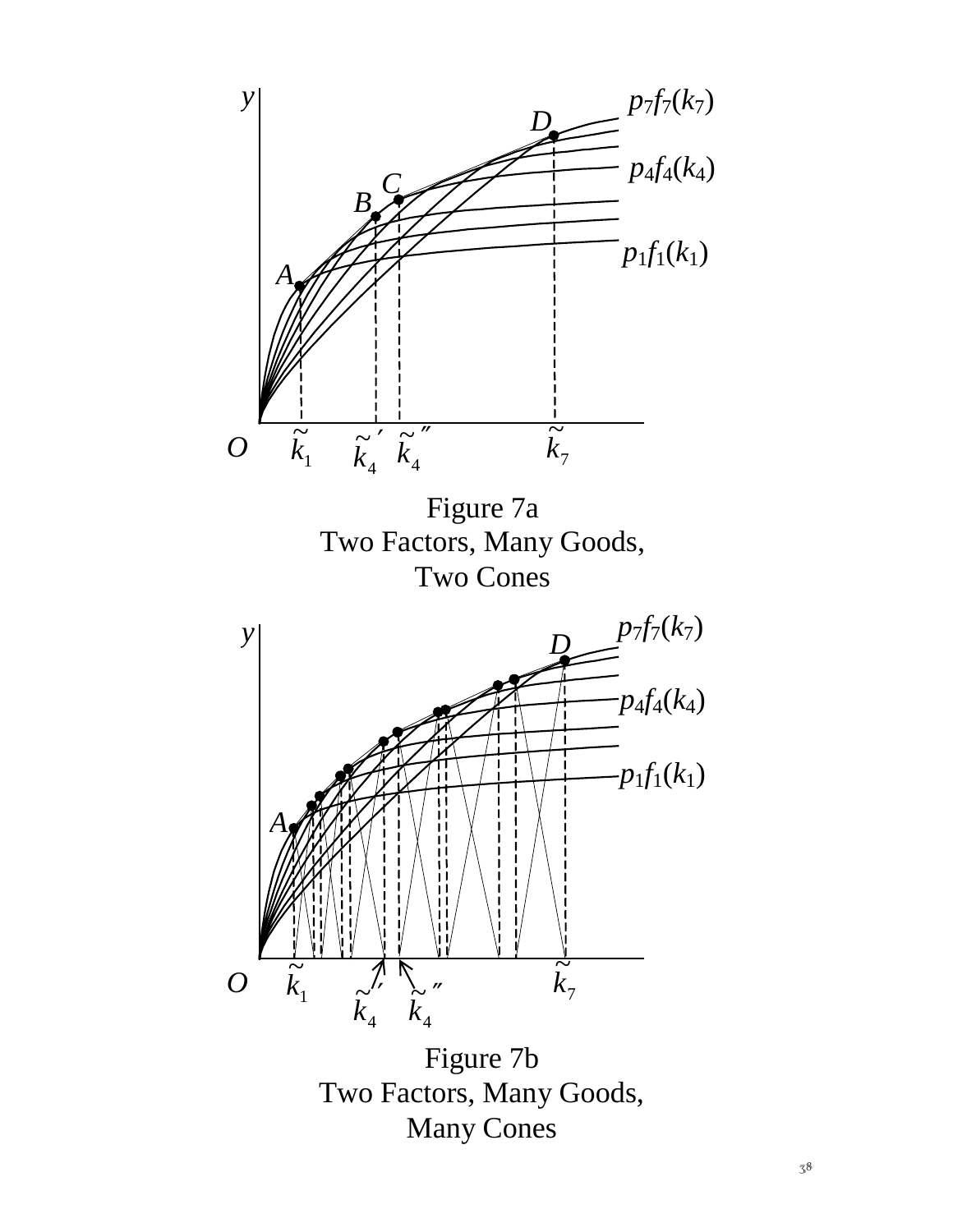

Figure 8 The Krueger Model: Three Factors, Many Goods, Many Cones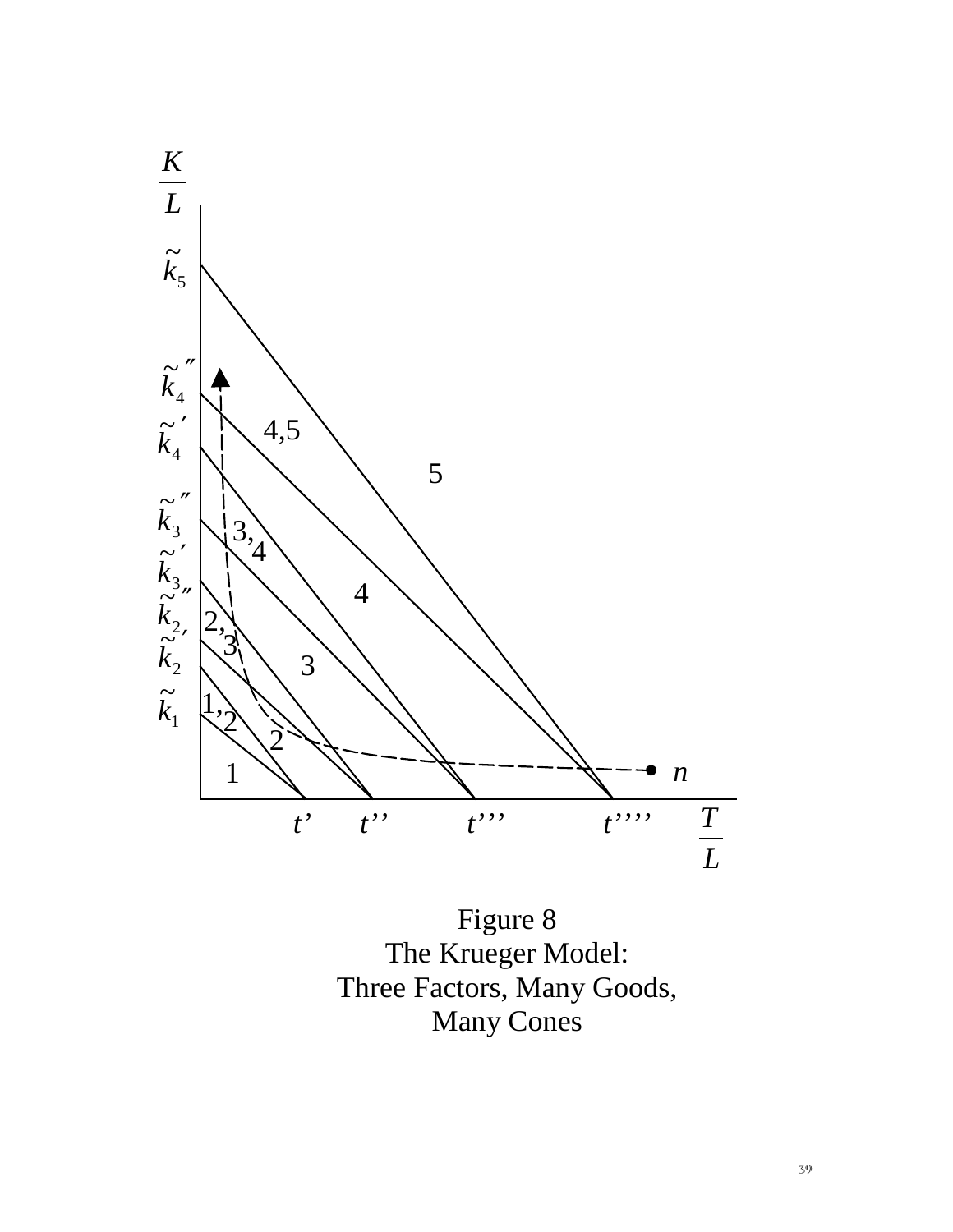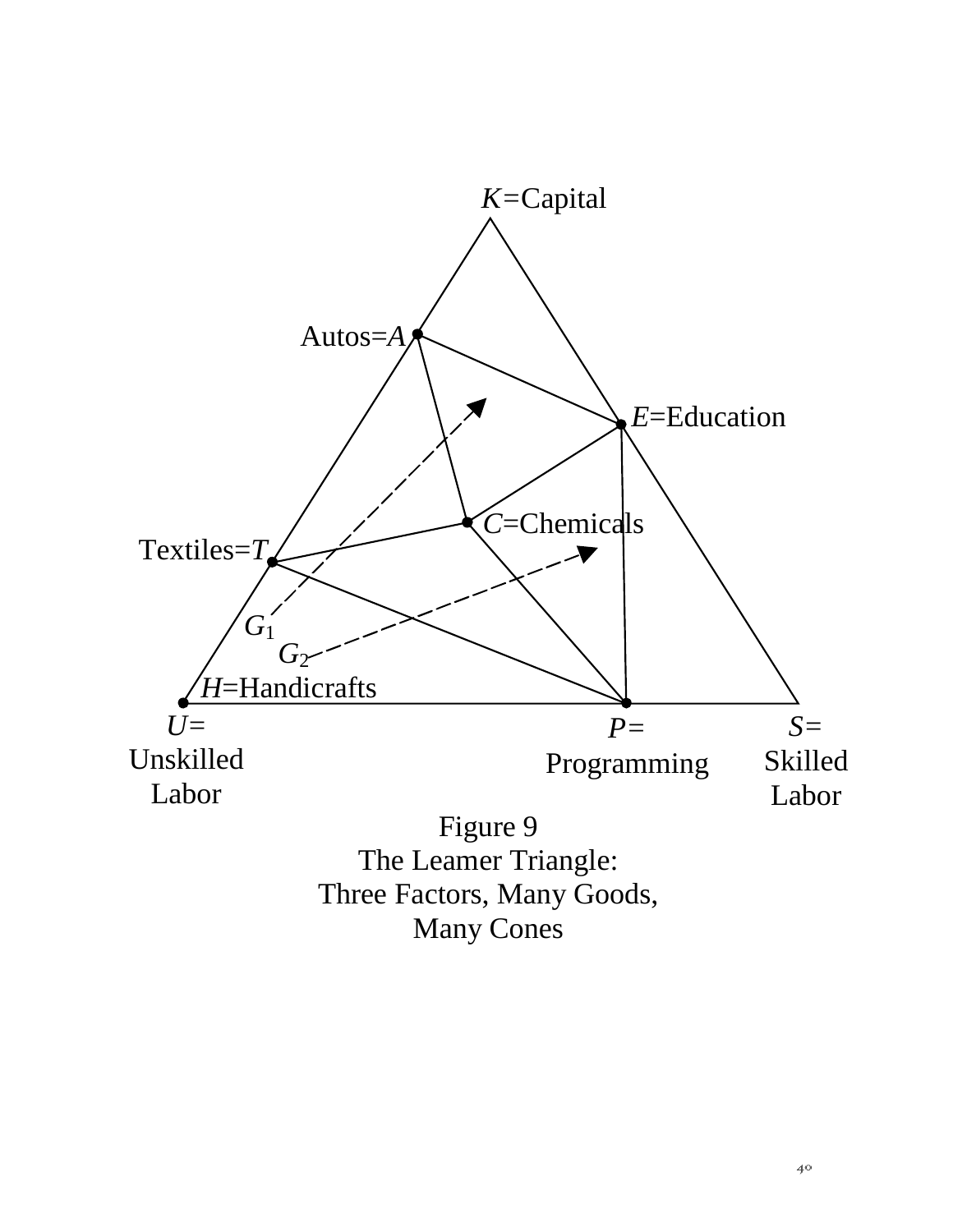

Figure 10 Subdividing Factor Space into Three Cones